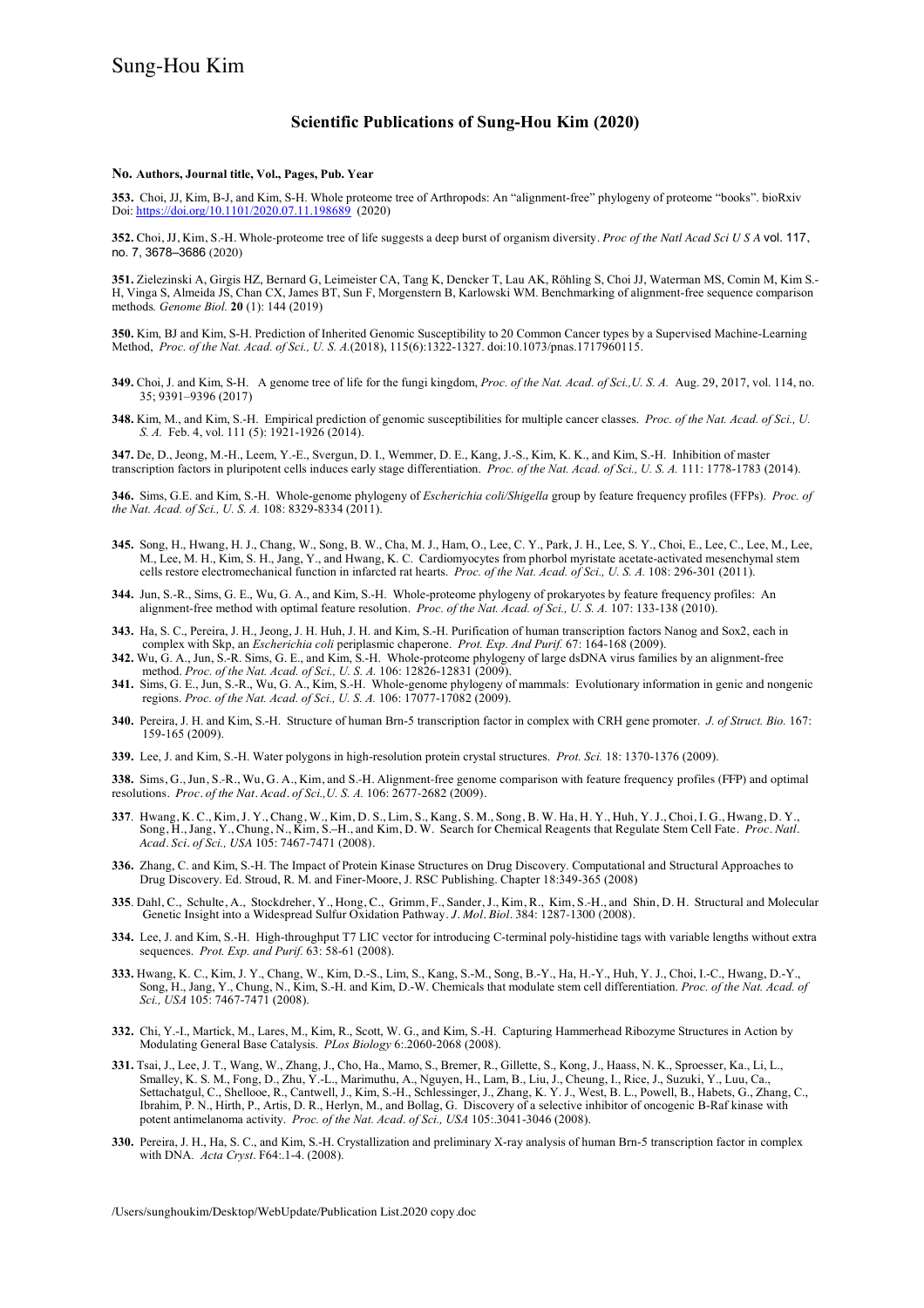- **329**. Kim, S.-H., Shin, D.-H., Kim, R., Adams, P., Chandonia, J.-M. Structural Genomics of Minimal Organisms: Pipeline and Results. Structural Proteomics: High-Throughput Methods, Ed. By B. Kobe, M. Guss, T. Huber. Humana Press, Totowa, NJ. p. 477-496 (2008).
- 328. Shin, D. H., Proudfoot, M., Lim, H. J., Choi, I.-K., Yakunin, A. F., Yokota, H., Kim, R. and Kim, S.-H. Structural and enzymatic characterization of DR1281: a calcineurin-like phosphoesterase from *Deinococcus radiodu*
- 327. Qian, S. X., Ankoudinova, I., Lou, Y., Yokota, H., Kim, R, and Kim, S.-H. Crystal structure of a transcriptional activator of comK gene from Bacillus halodurans. Proteins: Structure, Function & Bioinformatics 69: 409-
- **326.** Shin, D. H., Hou, J., Chandonia, J.-M., Das, D., Choi, I.-G., Kim, R. & Kim, S.-H. Structure-based inference of molecular functions of proteins of unknown function from Berkeley Structural Genomics Center. J. Struct. Funct. Genomics. 8:.99-105 (2007).

**325.** Das, D., Hyun, H., Lou, Y., Yokota, H., Kim, R., Kim, S. -H. Crystal structure of a novel single-stranded DNA binding protein from Mycoplasma pneumoniae. *Proteins*. **67**: 776 – 782 (2007).

- **324.** Das, D., Xu, Q. S., Lee, J. Y., Ankoudinova, I., Huang, C., Lou, Y. Degiovanni, A., Kim, R. & Kim, S. H. Crystal structure of the multidrug efflux transporter AcrB at 3.1A resolution reveals the N-terminal region with conserved amino acids. *J Struct Biol.* **158** (3): 494-502 (2007).
- **323.** Choi, I. -G. and Kim, S. H. Global extent of horizontal gene transfer. *Proc. of the Nat. Acad*. *of Sci., USA*. **104** (11):| 4489-4494 (2007).
- **322.** Oganesyan, V., Adams, P. D., Jancarik, J., Kim, R., Kim, S. H. Structure of O67745\_AQUAE, a hypothetical protein from *Aquifex aeolicus*. *Acta Crystallog.* (**F63**). 369-374 (2007).
- **321.** Oganesyan, N., Ankoudinova, I., Kim, S. H., Kim, R. Effect of osmotic stress and heat shock in recombinant protein overexpression and crystallization. *Protein Expr. & Purif.* **52** (2): 280-5 (2007).
- **320.** Schulze-Gahman, U. and Kim, S. H. Three-dimensional structures of Cyclin-Dependent Kinases and Their Inhibitor Complexes. *Inhibitors of Cyclin-dependent Kinases as Anti-tumor Agents* (Edited by Paul J. Smith & Eddy W. Yue). CRC Press. 143-164. (2007).
- **319.** Shin, D. H., Kim, J.-S., Ankoudinova, I., Jancarik, J., Yokota, H., Kim, R., and Kim, S.-H. Crystal structure of the DUF16 domain of a hypothetical protein from *Mycoplasma pneumoniae*. *Prot. Sci*. **15**: 921-928. (2006).
- **318.** Chandonia, J. -M., Kim, S. -H., & Brenner, S. E. Target selection and deselection at the Berkeley Structural Genomics Center. *Prot. Struc. Func. & Bio.* **62**: 356-370. (2006).
- **317**. Kim, J. -S., Shin, D. -H., Pufan, R., Huang, C., Yokota, H., Kim, R., & Kim, S. -H. Crystal structure of ScpB from *Chlorobium tepidum,* a protein involved in chromosome partitioning. *Prot. Struc. Func. & Bio.* **62**: 322-328. (2006)
- **316**. Choi, I.-G. and Kim, S.-H. Evolution of protein structural classes and protein sequence families. *Proc. of the Nat. Acad. Sciences. USA* **103**(38): 1405614061. (2006).
- **315.** Sims, G. E. & Kim, S. -H. A method for evaluating the structural quality of protein models by using HOPP scoring. *Proc. of the Nat. Acad. Sciences, USA.* **103**(12): 4428-4432. (2006).
- **314.** Chandonia, J. -M. & Kim, S. -H. Structural proteomics of minimal organisms: Conservation of protein fold usage and evolutionary implications. *BMC Structural Biology*. **6**: 7 (2006).
- **313**. Shin, D. -H., Lou, Y., Jancarik, J., Yokota, H., Kim, R., & Kim, S. -H. Crystal structure of TM1457 from *Thermotoga maritima*. *J. Struct. Bio*. **152**: 113-117. (2005).
- **312.** Kim, S. -H., Shin, D. -H., Liu, J., Oganesyan, V., Chen, S., Xu, Q. S., Kim, J. -S., Das, D., Schulze-Gahmen, U., Holbrook, S. R., Holbrook, E. L., Martinez, B., Oganesyan, N., DeGiovanni, A., Lou, Y., Henriquez, M., Huang, C., Jancarik, J., Pufan, R., Choi, I. -G., Chandonia, J. M., Hou, J., Gold, B., Yokota, H., Brenner, S. E., Adams, P. D. & Kim, R. Structural genomics of minimal organisms and protein fold space. *J. Struc. Func. Gen.***6:** 63-70. (2005).
- **311.** Liu, J., Lou, Y., Yokota, H., Adams, P. D., Kim, R. & Kim, S. -H. Crystal structures of an NAD Kinase from *Archaeglobus fulgidus* in complex with ATP, NAD, or NADP. *J. Mol. Biol.* **354:** 289-303. (2005).
- **310.** Oganesyan, N., Kim, S. -H. & Kim, R. On-column protein refolding for crystallization. *J. Struc. Func. Gen.* **6:** 177-182. (2005).
- **309.** Schulze-Gahmen, U., Aono, S., Chen, S., Yokota, H., Kim, R., & Kim, S. -H. Structure of the hypothetical *Mycoplasma* protein MPN555 suggests a chaperone function. *Acta Cryst.* D**61:** 1343-1347. (2005).
- **308.** Xu, S. X., Jancarik, J., Lou, Y., Kuznetsova, K., Yakunin, A., Yokota, H., Adams, P., Kim, R., & Kim, S. H. Crystal structures of a phosphotransacetylase from *Bacillus subtilis* and its complex with acetyl phosphate. *J. Struc. Func. Gen.* **6**: 269-279. (2005).
- **307.** Liu, J., Huang, C., Shin, D. -H., Yokota, H., Jancarik, J., Kim, J. -S., Adams, P. D., Kim, R., & Kim, S. -H. Crystal structure of a heatinducible transcriptional repressor HrcA from *Thermotoga maritima*: Structural insight into DNA binding and dimerization. *J. Mol. Biol.*  **350:** 987-996. (2005).
- **306.** Kim, S. -H., Shin, D. H., Wang, W., Adams, P. D., Chandonia, J. -M. Overview of structural genomics: landscape, premises, and current direction. *Structural Genomics and High Throughput Structural Biology*. (Ed. by Michael Sundstrom, et al). Taylor & Francis Group. pp.1-18. (2005).
- **305.** Oganesyan, V., Huang, C., Adams, P. D., Jancarik, J., Yokota, H., Kim, R., Kim, S. -H. Structure of a NAD kinase from *Thermotoga maritima* at 2.3 A resolution. *Acta Cryst.* **F61**: 640-646. (2005).
- **304.** Shin, D. H., Oganesyan, N., Jancarik, J., Yokota, H., Kim, R., Kim, S. -H. Crystal structure of a nicotinate phosphoribosyltransferase from *Thermoplasma acidophilum*. *J. Bio. Chem.* **280**(18): 18326-18335. (2005).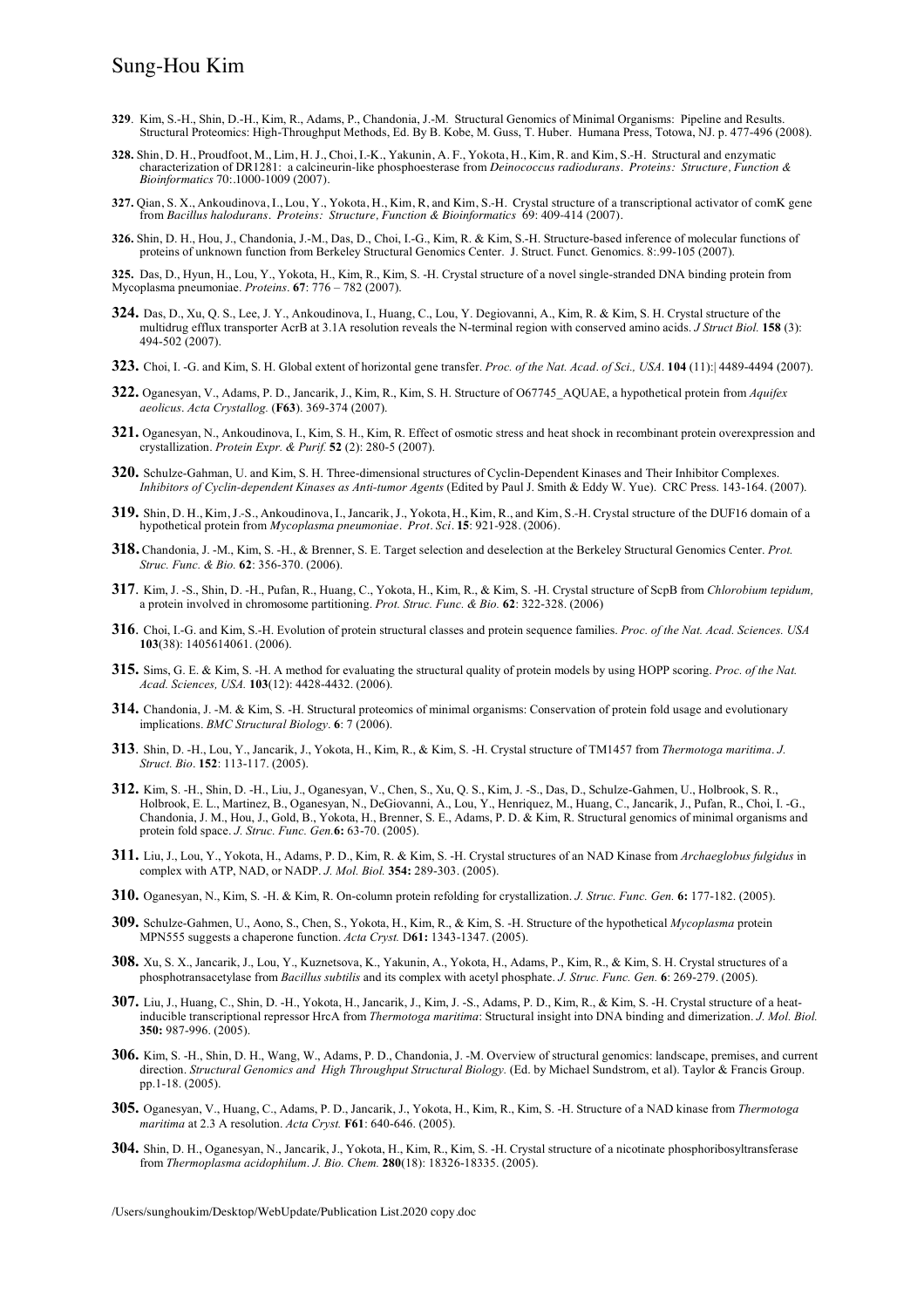- **303.** Oganesyan, V., Oganesyan, N., Adams, P. D., Jancarik, J., Yokota, H., Kim, R., Kim, S. -H. Crystal structure of the "PhoU-Like" phosphate uptake regulator from *Aquifex aeolicus*. *J. Bacteriology*. **187**: 4238-4244. (2005).
- **302.** Liu, J., Oganesyan, N., Shin, D. -H., Jancarik, J., Yokota, H., Kim, R., Kim, S. -H. Structural characterization of an iron-sulfur cluster assembly protein Iscu in a Zinc-bound form. *Proteins: Struct. Func. & Bioinf.* **59:** 875-881. (2005).
- **301.** Liu, J., Lou, Y., Yokota, H., Adams, P., Kim, R., Kim, S. -H. Crystal structure of a PhoU protein homologue: A new class of metalloprotein containing multinuclear iron clusters. *J. Bio. Chem.* **280** (16): 15960-15966. (2005).
- **300.** Kim, J. -S., DeGiovanni, A., Jancarik, J., Adams, P. D., Yokota, H., Kim, R., Kim, S. -H. Crystal structure of DNA sequence specificity subunit of a type I restriction-modification enzyme and its functional implications. *Proc. of the Nat. Acad. Sciences. USA* **102:** 3248- 3253. (2005).
- **299.** Hou, J., Jun, S. -R., Zhang, C., Kim, S. -H. Global mapping of the protein structure space and application in structure-based inference of protein function. *Proc. of the Nat. Acad. Sciences.USA* **102:** 3651-3656. (2005).
- **298.** Card, G. L., Blasdel, L., England, B. P., Zhang, C., Suzuki, Y., Gillette, S., Fong, D., Ibrahim, P. N., Artis, D. R., Bollag, G., Milburn, M., Kim, S. -H., Schlessinger, J., Zhang, K. Y. J. A family of phosphodiesterase inhibitors discovered by cocrystallography and scaffoldbased drug design. *Nature Biotech.* **23**: 201-207. (2005).
- **297.** Sims, G. E., Choi, I. -G., Kim, S. -H. Protein conformational space in higher order phi-psi maps. *Proc. of the Nat. Acad. Sciences*. *USA* **102**: 618-621. (2005).
- **296.** Das, D., Oganesyan, N., Yokota, H., Pufan, R., Kim, R., Kim, S. -H. Crystal structure of the conserved hypothetical protein MPN330 (GI:1674200) from *Mycoplasma Pneumoniae*. *Proteins: Struct. Func. & Bioinf.* **58:** 504-508. (2005).
- **295.** Wang, W., Kim, R., Kim, S-H. Crystal structure of flavin binding to FAD Synthetase of *T. maritima*. *Proteins: Struc. Func. & Bioinf*. **58**: 246-248. (2005).
- **294.** Oganesyan, N., Kim, S. -H., Kim, R. On-column chemical refolding of proteins. *Pharmagenomics*. Sept: 22-25. (2004).
- **293.** Card, G. L., England, B. P., Suzuki, Y., Fong, D., Powell, B., Lee, B., Luu, C., Tabrizizad, M., Gillette, S., Ibrahim, P. N., Artis, D., Bollag, G., Milburn, M., Kim, S. -H., Schlessinger, J., Zhang, K. Y. J. Structural basis for the activity of drugs that inhibit phosphodiesterases. *Structure.* **12:** 2233-2247. (2004).
- **292.** Chen, S., Yakunin, A. F., Kuznetsova, E., Busso, D., Pufan, R., Proudfoot, M., Kim, R., Kim, S. -H. Structural and functional characterization of a novel phosphodiesterase from *Methanococcus jannaschii*. *J. Bio. Chem.* **279** (30): 31854-31862. (2004).
- **291.** Jancarik, J., Pufan, R., Hong, C., Kim, S. -H., Kim, R. Optimum solubility (OS) screening: an efficient method to optimize buffer conditions for homogeneity and crystallization of proteins. *Acta. Crystal. Sec. D.* **D60**: 1670-1673. (2004).
- **290.** Shin, D.-H., Brandsen, J., Jancarik, J., Yokota, H., Kim, R., Kim, S.-H. Structural analyses of peptide release factor 1 from *Thermotoga maritima* reveal domain flexibility required for its interaction with the ribosome. *J. Mol. Biol.* **341:** 227-239. (2004).
- **289.** Zhang, K.Y.J., Card, G., Suzuki, Y., Artis, D.R., Fong, D., Gillette, D.H., Neiman, J., West, B., Zhang, C., Milburn, M., Kim, S.-H., Schlessinger, J., Bollag, G. A glutamine switch mechanism for nucleotide selectivity by Phosphodiesterases. *Molecular Cell*. **15:** 279- 286. (2004).
- **288.** Shin, D. -H., Lou, Y., Jancarik, J., Yokota, H., Kim, R., Kim, S. -H. Crystal structure of YjeQ from *Thermotoga maritima* contains a circularly permuted GTPase domain. *Proc. of the Nat. Acad. Sciences, USA.* **101**: 13198-13203. (2004).
- **287.** Chen, S., Shin, D-H., Pufan, R., Kim, R., Kim, S-H. Crystal structure of methenyltetrahydrofolate synthetase from *Mycoplasma pneumoniae* (GI: 13508087) at 2.2 Å resolution. *Proteins: Struc. Func. and Bioinf*. **56**: 839-843. (2004).
- **286.** Chen, S., Jancarik, J., Yokota, H., Kim, R., Kim, S-H. Crystal structure of a protein associated with cell division from *Mycoplasma pneumoniae* (GI: 13508053): A novel fold with a conserved sequence motif. *Proteins: Struc. Func. and Bioinf*. **55**: 785-791. (2004).
- **285.** Liu, J., Yokota, H., Kim, R., Kim, S-H. A conserved hypothetical protein from *Mycoplasma genitalium* shows structural homology to NusB Proteins. *Proteins: Struc. Func. and Bioinf*. **55:** 1082-1086. (2004).
- **284.** Busso, D., Kim, R., Kim, S-H. Using an *Escherichia coli* cell-free extract to screen for soluble expression of recombinant proteins. *J. Struct. and Func. Genomics*. **5**: 69-74. (2004).
- **283.** Xu, Q. S., Shin, D-H., Pufan, R., Yokota, H., Kim, R., Kim, S-H. Crystal structure of a phosphotransacetylase from *Streptococcus pyogenes*. *Proteins: Struc. Func. and Bioinf.* **55:** 479-481. (2004).
- **282.** Shin, D.-H., Choi, I.-G., Busso, D., Jancarik, J., Yokota, H., Kim, R., Kim, S.-H. Structure of OsmC from *Escherichia coli*: a saltshocked-induced protein. *Acta Crystal. Sec. D.* **D60**: 903-911. (2004).
- **281.** Oganesyan, V., Pufan, R., DeGiovanni, A., Yokota, H., Kim, R., Kim, S.-H. Structure of the putative DNA-binding protein SP\_1288 from *Streptococcus pyogenes*. *Acta Cryst. Sec. D*. **D60**: 1266-1271. (2004).
- **280.** Choi, I.-G., Kwon, J., Kim, S.-H. Local feature frequency profile: A method to measure structural similarity in proteins. *Proc. of the Nat. Acad. Sciences, USA*. **101**: 3797-3802. (2004).
- **279.** Shin, D.-H., Nguyen, H.H., Jancarik, J., Yokota, H., Kim, R., Kim, S.-H. Crystal structure of NusA from *Thermotoga maritima* and functional implication of the N-Terminal domain. *Biochem*. **42**: 13429-13437. (2003).
- **278.** Moshinsky, D., Bellamacina, C., Boisvert, Da., Huang, P., Hui, T., Jancarik, J., Kim, S.-H., Rice, A. SU9516: Biochemical characterization of Cdk inhibition and crystal structure in complex with Cdk2. *Biochem. & Biophys. Res. Comm*. **310**: 1026-1031.  $(2003)$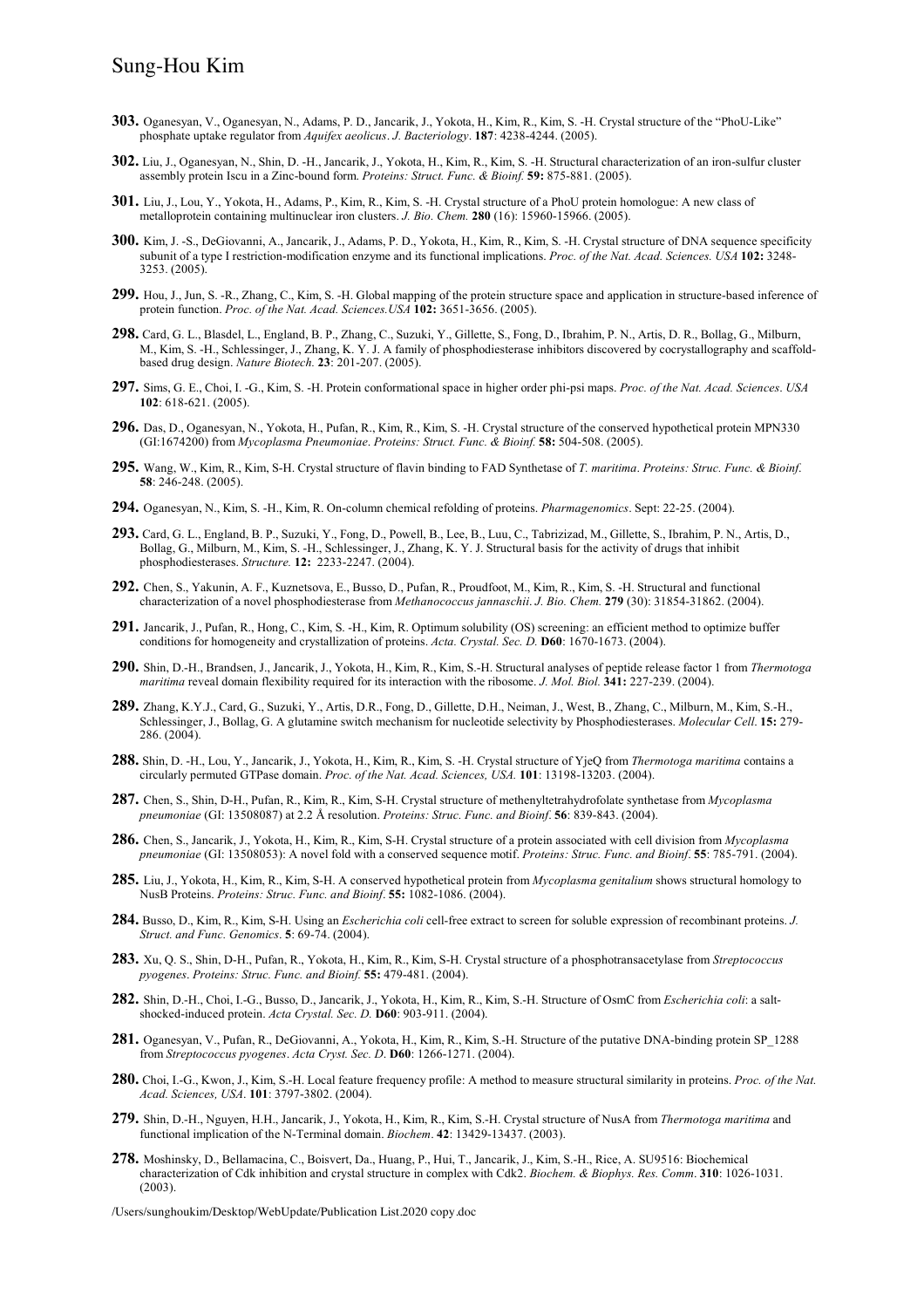- **277.** Wang, W., Kim, S.-H. Chemotaxis Receptor in bacteria: Transmembrane Signaling, Sensitivity, Adaptation, and Receptor Clustering. *Handbook of Cell Signaling* **1:** 197-202. (2003).
- **276.** Kim, S.-H., Shin, D.-H., Choi, I.-G., Schulze-Gahmen, U., Chen, S., Kim, R. Structure-based functional inference in structural genomics. *J. Struct. & Func. Genomics*. **4:** 129-135. (2003).
- **275.** Sims, G., Kim, S.-H. Global mapping of nucleic acid conformational space: dinucleoside monophosphate conformations and transition pathways among conformational classes. *Nuc. Acids Res*. **31** (No. 19): 5607-5616. (2003).
- **274.** Liu, J., Wang, W., Shin, D.-H., Yokota, H., Kim, R., Kim, S.-H. Crystal Structure of tRNA (m1G37) Methyltransferase from *Aquifex aeolicus* at 2.6 A Resolution: A Novel Methyltransferase Fold. *Proteins: Struc., Func., & Gen.* **53**: 326-328. (2003).
- **273.** Wang, W., Kim, R., Jancarik, J., Yokota, H., Kim, S.-H. Crystal structure of a flavin-binding protein from *Thermotoga maritima*. *Proteins: Struc., Func., & Gen*. **52**: 633-635. (2003).
- **272.** Choi, I.-G., Shin, D.-H., Brandsen, J., Jancarik, J., Busso, D., Yokota, H., Kim, R., Kim, S.-H. Crystal structure of a stress inducible protein from *Mycoplasma pneumoniae* at 2.85 Å resolution. *J. Struct. & Func. Gen*. **4**: 31-34. (2003).
- **271.** Oganesyan, V., Busso, D., Brandsen, J., Chen, S., Jancarik, J., Kim, R., Kim, S.-H. Structure of the hypothetical protein AQ1354 from Aquifexaeolicus. *Acta Cryst. Sec. D. Biol. Crystal.* **D59**: 1219-1223. (2003).
- **270.** Shin, D.-H., Roberts, A., Jancarik, J., Yokota, H., Kim, R., Wemmer, D., Kim, S.-H. Crystal structure of a phosphatase with a unique substrate binding domain from *Thermotoga maritima*. *Prot. Sci*. **12**: 1464-1472. (2003).
- **269.** Kim, R., Lai, L., Lee, H.-H., Cheong, G.-W., Kim, K.K., Wu, Z., Yokota, H., Marqusee, S., Kim, S.-H. On the mechanism of chaperone activity of the small heat-shock protein of *Methanococcus jannaschii*. *Proc. of the Nat. Acad. Sciences USA*. **100**: 8151-8155. (2003).
- **268.** Busso, D., Kim, R.,Kim, S.-H. Expression of soluble recombinant proteins in a cell-free system using a 96-well format. *J. Biochem. Biophys. Methods*. **55**: 233-240. (2003).
- **267.** Hou, J., Sims, G., Zhang, C., Kim, S.-H. A global representation of the protein fold space. *Proc. of the Nat. Acad. Sciences, USA*. **100:**  2386-2390. (2003).
- **266.** Schulze-Gahmen, U., Pelaschier, J., Yokota, H., Kim, R., Kim, S.-H. Crystal structure of a hypothetical protein, TM841 of *Thermotoga maritima*, reveals its function as a fatty acid-binding protein. *Proteins: Struc., Func., & Gen.* **50:** 526-530. (2003).
- **265.** Zhang, C., Kim, S.-H. Overview of structural genomics: from structure to function. *Curr. Opin. in Chem*. Bio*.* **7:** 28-32. (2003).
- **264.** Muller-Dieckmann, H. J., Kim, S.-H. Structure-function relationships: chemotaxis and ethylene receptors. *Histidine Kinases in Signal Transduction*. **6:** 123-141. (2003).
- **263.** Martinez-Cruz, L. A., Dreyer, M. K., Boisvert, D.C., Yokota, H., Martinez-Chantar, M. L., Kim, R., Kim, S.-H. Crystal structure of MJ1247 Protein from *M. jannaschii* at 2.0 Å resolution infers a molecular function of 3-hexulose-6-phosphate isomerase. *Structure*. **10**: 195-204. (2002).
- **262.** Huang, L., Hung, L., Odell, M., Yokota, H., Kim, R., Kim, S.-H. Structure-based experimental confirmation of biochemical function to a methyltransferase, MJ0882, from hyperthermophile *Methanococcus jannaschii*. *J. Struct. & Func. Gen.* **2:** 121-127. (2002).
- **261.** Wang, W., Cho, H., Kim, R., Jancarik, J., Yokota, H., Nguyen, H., Grigoriev, I., Wemmer, D.E., Kim, S.-H. Structural characterization of the reaction pathway in phosphoserine phosphatase: crystallographic "snapshots" of intermediate states. *J. Mol. Biol.* **319:** 421-431. (2002).
- **260.** Kim, S.-H., Wang, W., Kim, K. K. Dynamic and clustering model of bacterial chemotaxis receptors: Structural basis for signaling and high sensitivity. *Proc. of the Nat. Acad. Sciences, USA*. **99**: 11611-11615. (2002).
- **259.** Shin, D.-H., Yokota, H., Kim, R., Kim, S.-H. Crystal structure of conserved hypothetical protein Aq 1575 from *Aquifex aeolicus*. *Proc. of the Nat. Acad. Sciences*. *USA* **99**: 7980-7985. (2002).
- **258.** Schulze-Gahmen, U., Kim, S.-H. Structural basis for CDK6 activation by a virus-encoded cyclin. *Nature Struc. Bio*. **9 (3)**: 177-181. (2002).
- **257.** Zhang, C., Hou, J., Kim, S.-H. Fold prediction of helical proteins using torsion angle dynamics and predicted restraints. *Proc. of the Nat. Acad. Sciences*. *USA* **99(6)**: 3581-3585. (2002).
- **256.** Shin, D.-H., Yokota, H., Kim, R., Kim, S.-H. Crystal structure of a conserved hypothetical protein from *Escherichia coli. J. Struct. & Func. Genomics*. **2**: 53-66. (2002).
- **255.** Busso, D., Kim, R., Kim, S.-H. Screening for soluble expression of recombinant proteins using the RTS 100 HY in a 96-well format. *Biochemica.* **4**: 33-35. (2002).
- **254.** Du, X., Wang, W., Kim, R., Yokota, H., Nguyen, H., Kim, S.-H. Crystal structure and mechanism of catalysis of a pyrazinamidase from *Pyrococcus horikoshii*. *Biochemistry.* **40**: 14166-14172. (2001).
- **253.** Dreyer, M., Borcherding, D., Dumont, J., Peet, N., Tsay, J., Wright, P., Bitonti, A., Shen, J., and Kim, S.-H. Crystal Structure of Human Cyclin-Dependent Kinase 2 in Complex with the Adenine-Derived Inhibitor H717. *J. Med. Chem.* **44**: 524-530. (2001).
- **252.** Cho, H., Wang, W., Kim, R.,Yokota, H., Damo, S,. Kim,S. -H., Wemmer, D., Kustu, S.,Yan., D. BeF3 acts as a phosphate analog in proteins phosphorylated on aspartate: Structure of a BeF3 complex with phosphoserine phosphatase. *Proc. of the Nat. Acad. Sciences*. *USA* **98(15)**: 8525-8530. (2001).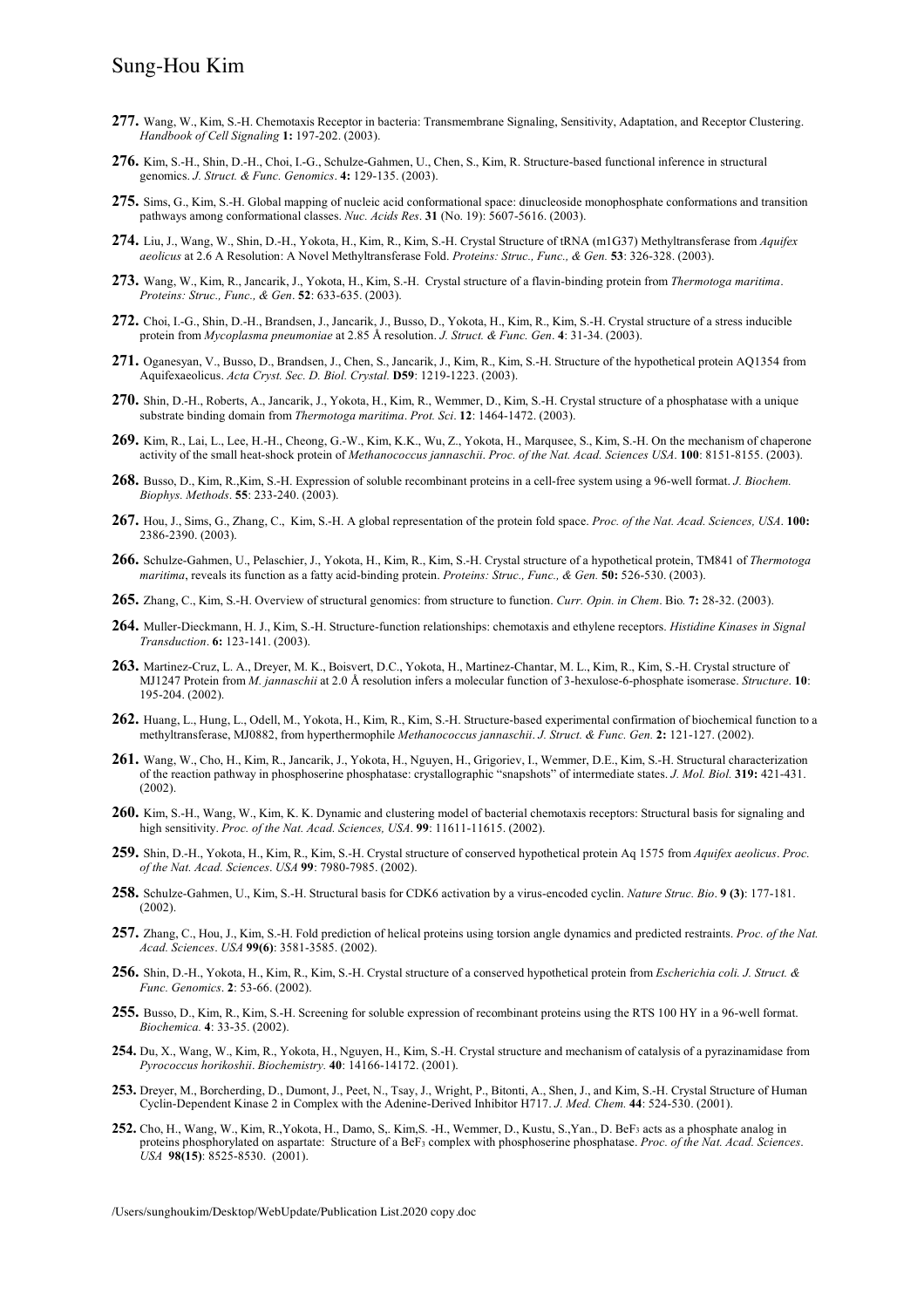- **251.** Grigoriev, I.., Zhang, C. and Kim, S.-H. Sequence-based detection of distantly-related proteins with the same fold. *Protein Engineering.* **14(7)**: 101-104. (2001).
- **250.** Du, X., Frei, H., Kim, S.-H.. Comparison of Nitrophenylethyl and Hydroxyphenacyl Caging Groups. Bipolymers (Biospectroscopy), 2:  $147 - 149. (2001)$ .
- **249.** Wang, W., Kim, R., Jancarik, J., Yokota, H., Kim, S.-H. Crystal Structure of Phosphoserine Phosphosphatase from *Methanococcus jannaschii* a Hypothermophile,at 1.8 Å Resolution . *Structure.* **9**: 65-71. (2001).
- **248.** Du, X., Choi, I.-G., Kim, R., Wang, W., Jancarik, J., Yokota, H., Kim, S.-H. Crystal structure of an intracellular protease from *Pyrococcus horikoshii* at 2-A resolution. *Proc. of The Nat. Acad. Sciences. USA* **97(26):** 14079-14084. (2000).
- **247.** Kim, S.-H. Structural Basis for Molecular Communication. *New Frontiers of Science and Technology Structural Basis for Molecular Communication* (Edited by L.Esaki, Frontiers Science Series) **31** ISSN **4-946443-60-6** Universal Academy Press, Inc. (2000).
- **246.** Zhang, Z., Berry, E., Huang, L.-S., Kim, S.H. Mitochondrial Cytochrome *bc*<sup>1</sup> Complex. *Subcellular Biochemistry, Volume 35: Enyzme-Catalyzed Electron and Radical Transfer*, edited by Holzenburg and Scrutton, Kluwer Academic/ Plenum Publishers, New York, 541 – 580. (2000).
- **245.** Adler, M., Davey, D.D., Phillips, G.B., Kim, S.-H., Jancarik, J., Rumennik, G., Light, D.R. and Marc Whitlow. Preparation, Characterization and the Crystal Structure of the Inhibitor ZK-807834(CI-1031) Completed with Factor Xa. *Biochem. 39(41)*: 12534- 12542. (2000).
- **244.** Lai, L., Yokota, H., Hung, L.-W., Kim, R., and Kim, S.-H. Crystal structure of archaeal RNase HII: A homologue of human major RNase H. *Structure* **8**: 897-904. (2000).
- **243.** Zhang, C., Kim, S.H. A Comprehensive Analysis of the Greek Key Motifs in Protein  $\beta$  Barrels and  $\beta$  Sandwiches. *Protens: Struc. Func. and Gen.* **40**: 409-419. (2000).
- **242.** Zhang, C., Kim, S.-H. The Anatomy of Protein b-Sheet Topology. *J. Mol. Biol.* **299:** 1075-1089. (2000).
- **241.** Kim, R., Yokota, H. and Kim, S.-H. Electrophoresis of Proteins and Protein-Protein Complexes in a Native Agarose Gel. *Anal. Biochem.* **282**: 147-149. (2000).
- **240.** Falke, J. and Kim, S.-H.. Structure of a conserved receptor domain that regulates kinase activity: the cytoplasmic domain of bacterial taxis receptors. *Cur. Opin. in Struc.Bio.* **10**: 462-469. (2000).
- **239.** Kim, S.-H. Structural genomics of microbes: an objective. *Curr. Opin. in Struc. Bio.* **10**: 380-383 (2000).
- **238.** Zhang, C. and Kim, S.-H.. Environment-dependent residue contact energies for proteins. *Proc. Of The Nat. Acad. Sciences, USA. 9***7(6)**: 2550-2555. (2000).
- **237.** Du, X., Frei, H. and Kim, S.-H.. The Mechanism of GTP Hydrolysis by Ras Probed Fourier Transform Infrared Spectroscopy. *J. Biol. Chem.* **275(12)**: 8492-8500. (2000).
- **236.** Zhang, C. and Kim, S.-H.. The Effect of Dynamic Receptor Clustering on the Sensitivity of Biochemical Signaling. *Pacific Symposium on Biocomputing* **5**: 350-361 (2000).
- **235.** Meijer, L., Thunnissen, A., White, A., Garnier, M., Nikolic, M., Tsai, L.-H., Walter, J., Cleverley, K., Salinas, P., Wu, Y-Z, Biernat, J., Mandelkow, E-M, Kim, S-H, and G. Pettit. Inhibition of cyclin-dependent kinases, GSK-3 $\beta$  and CK1 by hymenialdisine, a marine sponge constituent. *Chemistry & Biology* **7**: 51-63 (2000).
- **234.** Wang, H., Boisvert, D., Kim, K.-K., Kim, R. and Kim, S.-H.. Crystal structure of a fibrillarin homologue from *Methanococcus jannaschii*, a hyperthermophile, at 1.6 Å resolution. *EMBO Journal* **19(3)**: 317-323 (2000).
- **233.** Kim, S.S., Choi, I.-G., Kim, S.-H. and Yeon Gyu Yu. Molecular cloning, expression and characterization of a thermostable glutamate racemase from a hyperthermophilic bacterium, *Aquifex pyrophilus*. *Extremophiles* **3**: 175-183 (1999).
- **232.** Hwang, K.Y., Cho, C.-S., Kim, S.S., Baek, K., Kim, S.-H., Yu, Y.G. and Yunje Cho. Crystallization and preliminary X-ray analysis of glutamate racemase from *Aquifex pyrophilus*, a hyperthermophilic bacterium. *Acta Crys.* **D55**: 927-928. (1999).
- **231.** Kim, S.-Y., Hwang, K.Y., Kim, S.-H., Sung, H.-C., Han, Y.S. and Yunje Cho. Structural Basis for Cold Adaptation. Sequence, Biochemical Properties and Crystal Structure of Malate Dehydrogenase from a Psychrophile *Aquaspirillium Arcticum*. *The Journal of Biological Chemistry* **274(17)**: 11761-11767. (1999).
- **230.** Muller-Dieckmann, H.-J., Grantz, A. and Kim, S.-H.. The structure of the signal receiver domain of the *Arabidopsis thaliana* ethelene receptor ETR1. *Structure* **7(12)**: 1547-1556. (1999).
- **229.** Grigoriev, I. and Kim, S.-H.. Detection of protein fold similarity based on correlation of amino acid properties. *Proc. of the Nat. Acad. Sciences, USA* **96 (25)**: 14318-14323. (1999).
- **228.** Berry, E.A., Huang, Li-Shar, Zhang, Zhaoleiand Kim, S.-H.. The Structure of the Avian Mitochondrial Cytochrome *bc*<sup>1</sup> Complex. *Journal of Bioenergetics and Biomembranes* **31(3)**: 177-190 (1999).
- **227.** Berry, E.A., Zhang, Z., Huang, L.-S., and Kim, S.-H. Structures of quinone-binding sites in *bc* complexes: functional implications. *Biochemical Society Transactions* **27(4)**: 565-572. (1999).
- **226.** Kim, K.K., Yokota, H. and Kim, S.-H.. Four-helical-bundle structure of the cytoplasmic domain of a serine chemotaxis receptor. *Nature* **400:** 787-792. (1999).
- **225.** Hwang, K.Y., Chung, J.H., Kim, S.-H., Han, Y.S. and Yunje Cho. Structure-based identification of a novel NTPase from *Methanococcus jannaschii*. *Nature Structure Biology* **6(7):** 691-696. (1999).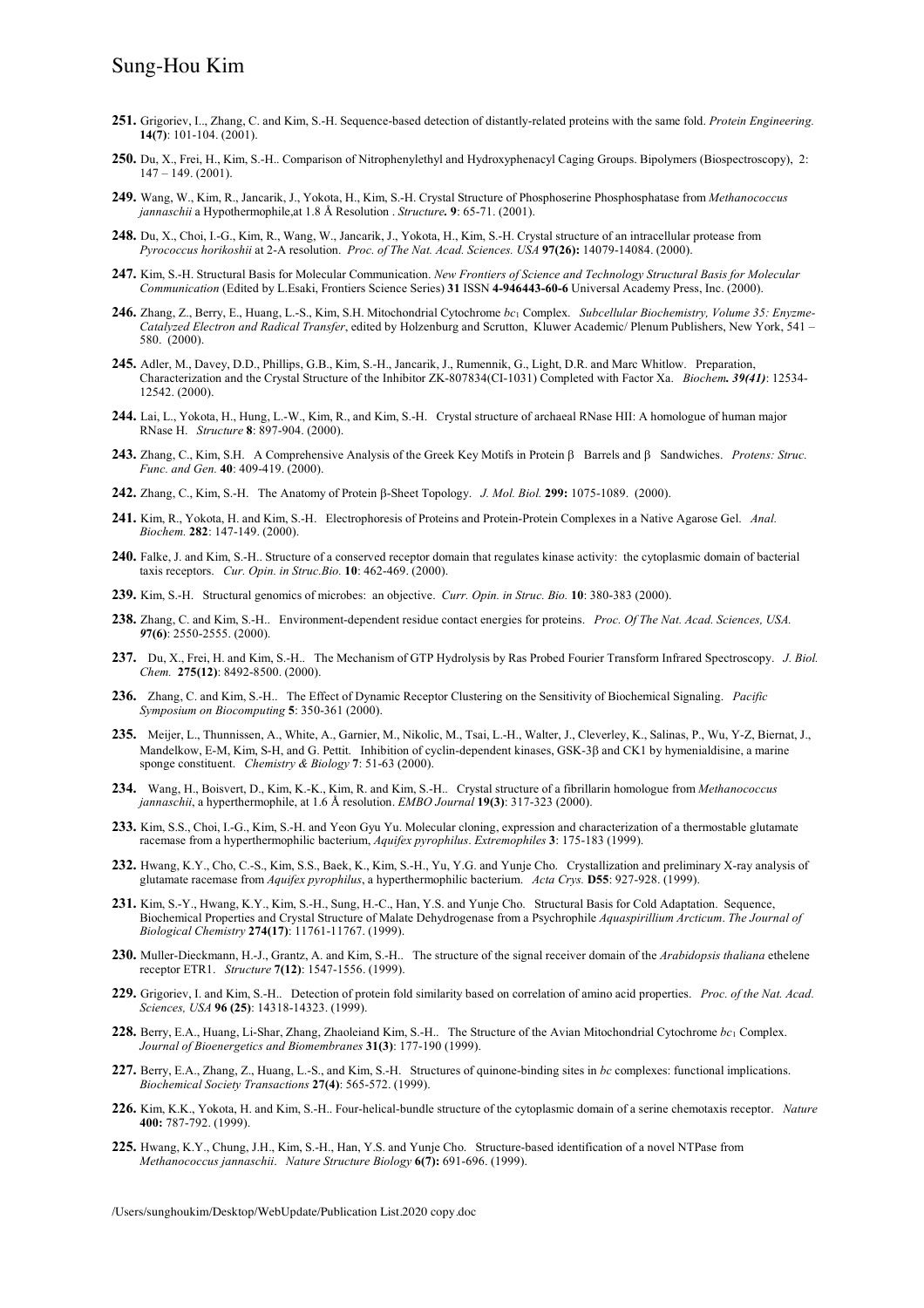- **224.** Dubchak, I., Muchnik, I., Mayor, C., Dralyuk, I. and Kim, S.-H.. Recognition of a Protein Fold in the Context of the SCOP Classification. *PROTEINS: Structure, Function, and Genetics* **35:** 401-407. (1999).
- **223.** Wang, H., Yokota, H., Kim, R., and Kim, S.-H. Expression, purification and preliminary X-ray analysis of a fibrillin homolog from *Methanococcus jannaschii*, a hyperthermophile. *Acta Cryst.* **D55:** 338-340. (1999).
- **222.** Schulze-Gahmen, U., Jau, U.J. and Kim, S.-H.. Crystal structure of a viral cyclin, a positive regulator of cyclin-dependent kinase 6. *Structure* **7(3)**: 245-254. (1999).
- **221.** Chi, Y.-I., Martinez-Cruz, L., Jancarik, J., Swanson, R., Robertson, D. and Kim, S.-H. Crystal structure of the b-glycosidase from the hyperthermophile *Thermosphaera aggregans:* insights into its activity and thermostability. *FEBS Letters 445:* 375-383. (1999).
- **220.** Hung, L.-W., Kohmura, M., Ariyoshi, Y. and Kim, S.-H. Structural Differences in D and L-monellin in the Crystals of Racemic Mixture. *J. Mol. Biol.* **285**: 311-321. (1999).
- **219.** Choi, I.-G., Bang, W.-G., Kim, S.-H. and Yeon Gyu Yu. Extremely Thermostable Serine-type Protease from *Aquifex pyrophilus. Journal of Biological Chemistry* **274(2):** 881-888. (1998).
- **218.** Hung, I., Wang, I., Nikaido, K., Liu, P., Ames, G. and Kim, S.-H. Crystal structure of the ATP-binding subunit of an ABC transporter. *Nature* **396**: 703-707 .(1998).
- **217.** Zarembinski, T., Hung, L., Mueller-Dieckmann, H-J., Kim, K., Yokota, H., Kim, R., and Kim, S.-H. Structure-based assignment of the biochemical function of a hypothetical protein: A test case of structural genomics. *Proc. Natl. Acad. Sci. USA* **95**: 15189-15193. (1998).
- **216.** Goldman, S., Kim, R., Hung, L.-W., Jancarik, J. and Kim, S.-H. Purification, crystallization and preliminary X-ray crystallographic analysis of *Pyrococcus furiosus* DNA polymerase. *Acta Cryst.* **D54**: 986-988. (1998).
- **215.** Kim, K.K., Hung, L.-W., Yokota, H., Kim, R. and Kim, S.-H. Crystal structures of eukaryotic translation initiation factor 5A from *Methanococcus jannaschii* at 1.8 Å resolution. *Proc. Natl. Acad. Sci. USA* **95**: 10419-10424. (1998).
- **214.** Gray, N. S., Wodicka, L., Thunnissen, A.-M. W. H., Norman, T. C., Kwon, S., Espinoza, F. H., Morgan, D. O., Barnes, G., LeClerc, S., Meijer, L., Kim, S.-H., Lockhart, D. J., and Schultz, P. G. Exploiting Chemical Libraries, Structure, and Genomics in the Search for Kinase Inhibitors. *Science* **281**: 533-538. (1998)
- **213.** Dubchak, I., Muchnik, I. and Kim, S.-H. Assignment of Folds for Proteins of Unknown Function in Three Microbial Genomes. *Microbial & Comparative Genomics* **3(3)**: 171-175. (1998).
- **212.** Kim, K.K., Kim, R. and Kim, S.-H. Crystal structure of a small heat shock protein. *Nature* **394**: 595-599. (1998).
- **211.** Grantz, A.A., Müller-Dieckman, H.-J. and Kim, S.-H. Subcloning, crystallization and Preliminary X-Ray Analysis of the Signal Receiver Domain of ETR1, an Ethylene Receptor from *Arabidopsis thaliana*. *Acta Cryst.* **D54**: 690-692. (1998).
- **210.** Kim, S.-H. Shining a light on structural genomics. *Nature Struct. Biol.* **5 Supplement**: 643-645. (1998).
- **209.** Goldman, S., Kim, R., Hung, L.-W., Jancarik, J. and Kim, S.-H. Purification, crystallization and preliminary X-ray crystallographic analysis of *Pyrococcus furiosus* DNA polymerase. *Acta Cryst.* **D54**: 986-988. (1998).
- **208.** Kim, R., Kim, K.K., Yokota, H. and Kim, S.-H. Small heat shock protein of *Methanococcus jannaschii*, a hyperthermophile. *Proc. Natl. Acad. Sci. USA* **95**: 9129-9133. (1998).
- **207.** Kim, S.-H. Structure-based inhibitor design for CDK2, a cell cycle controlling protein kinase. *Pure & Appl. Chem.* **70(3):** 555-565. (1998).
- **206.** Hung, L.-W., Kohmura, M., Ariyoshi, Y. and Kim, S.-H. Structure of an Enantiomeric Protein, D-Monellin at 1.8 Å Resolution. *Acta Cryst.* **D54**: 494-500. (1998).
- **205.** Kamata, K., Kawamoto, H., Honma, T., Iwama, T. and Kim, S.-H. Structural basis for chemical inhibition of human blood coagulation factor Xa. *Proc. Natl. Acad. Sci. USA* **95**: 6630-6635. (1998).
- **204.** Zhang, Z., Huang, L., Shulmeister, V.M., Chi, Y.-I., Kim, K.K., Hung, L.-W., Crofts, A.R., Berry, E.A. and Kim, S.-H. Electron transfer by domain movement in cytochrome *bc*1. *Nature* **392**: 677-684. (1998).
- **203.** Huang, L., Hofer, F., Martin, G. S. and Kim, S.-H. Structural basis for the interaction of Ras with RalGDS. *Nature Struct. Biol.* **5(6)**: 422-426. (1998).
- **202.** Kim, K.K., Yokota, H., Santoso, S., Lerner, D., Kim, R. and Kim, S.-H. Purification, Crystallization, and Preliminary X-Ray Crystallographic Data Analysis of Small Heat Shock Protein Homolog from *Methanococcus jannaschii*, a Hyperthermophile. *J. Struct. Biol.* **121**: 76-80. (1998).
- **201.** Kim, R., Sandler, S.J., Goldman, S., Yokota, H., Clark, A.J. and Kim, S.-H. Overexpression of archaeal proteins in *Escherichia coli*. *Biotechnology Letters* **20(3)**: 207-210. (1998).
- **200.** Meijer, L. and Kim, S.-H. Chemical Inhibitors of cyclin-dependent kinases. *Meth. Enyzmol*. 283: 113-128. (1997).
- **199.** Dubchak, I., Muchnik, I. and Kim, S.-H.. Protein folding class predictor for SCOP: approach based on global descriptors. In *Proceedings of the Fifth International Conference on Intelligent Systems for Molecular Biology* (Gaasterland, T., Karp, P., Karplus, K., Ouzounis, C., Sander, C. and Valencia, A., eds.), 107-110, AAAI/MIT Press: Menlo Park, CA (1997).
- **198.** Bujacz, G., Miller, M., Harrison, R., Thanki, N., Gilliland, G. L., Ogata, C. M., Kim, S.-H., and Wlodawer, A. Structure of Monellin Refined to 2.3 Å Resolution in the Orthorhombic Crystal Form. *Acta Cryst.* **D53**: 713-719. (1997).
- **197.** Choi, I.-G., Kim, S.S., Ryu, J.-R., Han, Y.S., Bang, W.-G., Kim, S.-H. and Yeon Gyu Yu. Random sequence analysis of genomic DNA of a hyperthermophile: *Aquifex pyrophilus*. *Extremophiles* **1**: 125-134. (1997).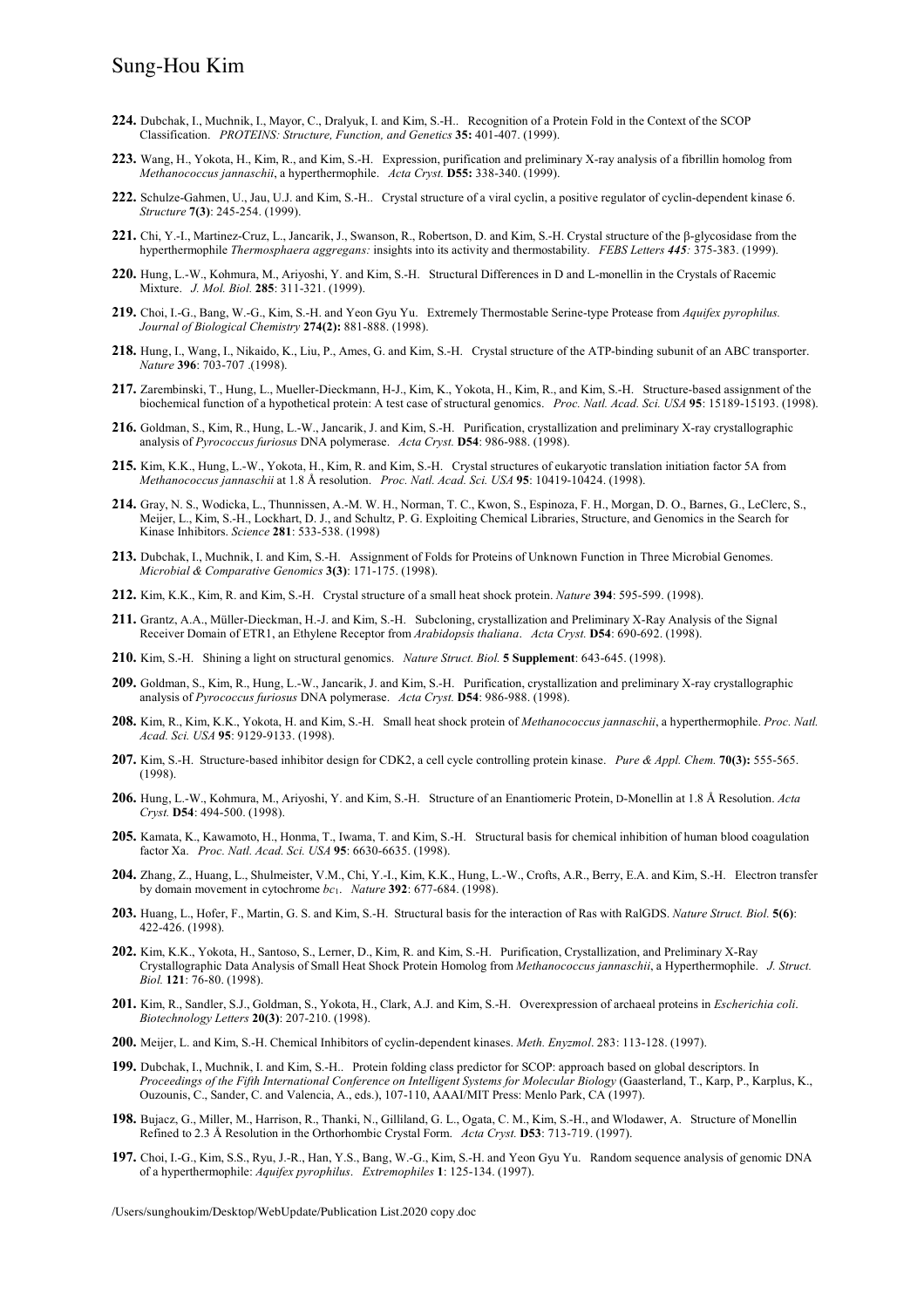- **196.** Kim, K.K., Yokota, H., Kim, R. and Kim, S.-H.. Cloning, expression, and crystallization of a hyperthermophilic protein that is homologous to the eukaryotic translation initiation factor, eIF5A. *Protein Science* **6**: 2268-2270 (1997).
- **195.** Chi, Y.-I., Yokota, H., and Sung Hou Kim. Apo structure of the ligand-binding domain of aspartate receptor from *Escherichia coli* and its comparison with ligand-bound or pseudoligand-bound structures. *FEBS Letters* **414**: 327-332 (1997).
- **194.** Huang, L., Weng, X., Hofer, F., Martin, G.S. and Kim, S.-H. Three-dimensional structure of the Ras-interacting domain of RalGDS. *Nature Struct. Biol.* **4(8)**: 609-615. (1997).
- **193.** Lim, J.-H., Yu, Y.G., Han, Y.S., Cho, S., Ahn, B.-Y., Kim, S.-H. and Yunje Cho. The Crystal Structure of an Fe-Superoxide Dismutase from the Hyperthermophile *Aquifex pyrophilus* at 1.9 Å Resolution: Structural Basis for Thermostability. *J. Mol. Biol.* **270**: 259-274. (1997).
- **192.** Lim, J.-H., Yu, Y. G., Choi, I.-G., Ryu, J.-R., Ahn, B.-Y., Kim, S.-H., and Ye Sun Han. Cloning and expression of superoxide dismutase from *Aquifex pyrophilus*, a hyperthermophilic bacterium. *FEBS Letters* **406**: 142-146. (1997).
- **191.** De Azevedo, W. F., Leclerc, S., Meijer, L., Havlicek, L., Strnad, M. and Kim, S.-H. Inhibition of cyclin-dependent kinases by purine analogues: Crystal structure of human cdk2 complexed with roscovitine. *Eur. J. Biochem.* **243**: 518-526. (1997).
- **190.** Holbrook, S. R. and Kim, S.-H. RNA Crystallography. *Biopolymers* **44**: 3-21. (1997).
- **189.** Hung, L.-W., Kohmura, M., Ariyoshi, Y. and Kim, S.-H. Crystallization and preliminary X-ray analysis of D-monellin. *Acta Cryst.* **D53**: 327-328. (1997).
- **188.** Earnest, T., Padmore, H., Cork, C., Behrsing, R. and Kim, S.-H. The macromolecular crystallography facility at the advanced light source. *Journal of Crystal Growth* **168**: 248-252. (1996).
- **187.** Schulze-Gahmen, U., De Bondt, H. L. and Kim, S.-H. High Resolution Crystal Structures of Human Cyclin-Dependent Kinase 2 With and Without ATP: Bound Values and Natural Ligand as Guides for Inhibitor Design. *Journal of Medicinal Chemistry* **39(23)**: 4540- 4546. (1996).
- **186.** Jamieson, A. C., Wang, H. and Kim, S.-H. A zinc finger directory for high-affinity DNA recognition. *Proc. Natl. Acad. Sci. USA* **93**: 12834-12839 (1996).
- **185.** Kim, S.-H., Schulze-Gahmen, U., Brandsen, J. and W.F. de Azevedo, Jr. Structural basis for chemical inhibition of CDK2. In *Progress in Cell Cycle Research, Vol. 2* (Meijer, L., Guidet, S., and L. Vogel, eds.), 137-145, Plenum Press: New York (1996).
- **184.** Yeh, J.I., Biemann, H.-P., Privé, G.G., Pandit, J., Koshland, D.E., Jr. and Kim, S.-H. High-Resolution Structures of the Ligand Binding Domain of the Wild-type Bacterial Aspartate Receptor. *J. Mol. Biol.* **262**: 186-201 (1996).
- **183.** Kim, K.K., Chamberlin, H.M., Morgan, D.O. and Kim, S.-H. Three-dimensional structure of human cyclin H, a positive regulator of the CDK-activating kinase*. Nature Struct. Biol.* **3(10)**: 849-855 (1996).
- **182.** De Azevedo, W.F., Jr., Mueller-Dieckmann, H.-J., Schulze-Gahmen, U., Worland, P. J., Sausville, E. and Kim, S.-H. Structural basis for specificity and potency of a flavonoid inhibitor of human CDK2, a cell cycle kinase. *Proc. Natl. Acad. Sci. USA* **93**: 2735-2740 (1996).
- **181.** Huang, L., Jancarik, J., Kim, S.-H., Hofer, F. and G.S. Martin. Crystallization and preliminary crystallographic analysis of the Ras binding domain of RalGDS, a guanine nucleotide dissociation stimulator of the Ral protein. *Acta Cryst.* **D52:** 1033-1035 (1996).
- **180.** Shin, W., Kim, S.J., Shin, J.M. and Kim, S.-H. Structure-Taste Correlations in Sweet Dihydrochalcone, Sweet Dihydroisocoumarin and Bitter Flavone Compounds. *Journal of Medicinal Chemistry* **38(21)**: 4325-4331 (1995).
- **179** Dubchak, I., Muchnik, I., Holbrook, S.R. and Kim, S.-H. Prediction of protein folding class using global description of amino acid sequence. *Proc. Natl. Acad. Sci. USA* **92**: 8700-8704 (1995).
- **178.** Somoza, J.R., Szöke, H., Goodman, D.M., Béran, P., Truckses, D., Kim, S.-H. and A. Szöke. Holographic Methods in X-ray Crystallography. IV. A Fast Algorithm and its Application to Macromolecular Crystallography. *Acta Cryst.* **A51**: 691-708 (1995).
- **177.** Kim, R., Holbrook, E.L., Jancarik, J. and Kim, S.-H. Synthesis and Purification of Milligram Quantities of Short RNA Transcripts. *BioTechniques* **18(16)**: 992-994 (1995).
- **176.** Padmore, H.A., Earnest, T., Kim, S.-H., Thompson, A.C. and A.L. Robinson. A beamline for macromolecular crystallography at the advanced light source. *Rev. Sci. Instrum.* **66(2)**: 1738-1740 (1995).
- **175.** Berry, E.A., Shulmeister, V.M., Huang, L.-S. and Kim, S.-H. A new crystal form of bovine heart ubiquinol: cytochrome oxidoreductase: determination of space group and unit-cell parameters. *Acta Cryst.* **D51**: 235-239 (1995).
- **174** Somoza, J.R., Cho, J.M. and Kim, S.-H.. The Taste-active Regions of Monellin, a Potently Sweet Protein. *Chemical Senses* **20**: 61-68 (1995).
- **173.** Schulze-Gahmen, U., Brandsen, J., Jones, H.D., Morgan, D.O., Meijer, L., Vesely, J. and Kim, S.-H. Multiple Modes of Ligand Recognition: Crystal Structures of Cyclin-Dependent Protein Kinase 2 in Complex With ATP and Two Inhibitors, Olomoucine and Isopentenyladenine. *PROTEINS: Structure, Function, and Genetics* **22**: 378-391 (1995).
- **172.** Oh, B.-H., Ames, G.F.-L. and Kim, S.-H. Structural Basis for Multiple Ligand Specificity of the Periplasmic Lysine-, Arginine-, Ornithine-binding Protein *J. Biol. Chem.* **269(42)**: 26323-26330 (1994).
- **171.** Taylor, E.W., Fear, A.L., Bohm, A., Kim, S.-H. and K. Koths. Structure-Function Studies on Recombinant Human Macrophage Colony-Stimulating Factor (M-CSF*). J. Biol. Chem.* **269(49)**: 31171-31177 (1994).
- **170.** Kim, R., Holbrook, E.L., Jancarik, J., Pandit, J., Weng, X., Bohm, A. and Kim, S.-H. High-Resolution Crystals and Preliminary X-ray Diffraction Studies of a Catalytic RNA. *Acta Cryst.* **D50**: 290-292 (1994).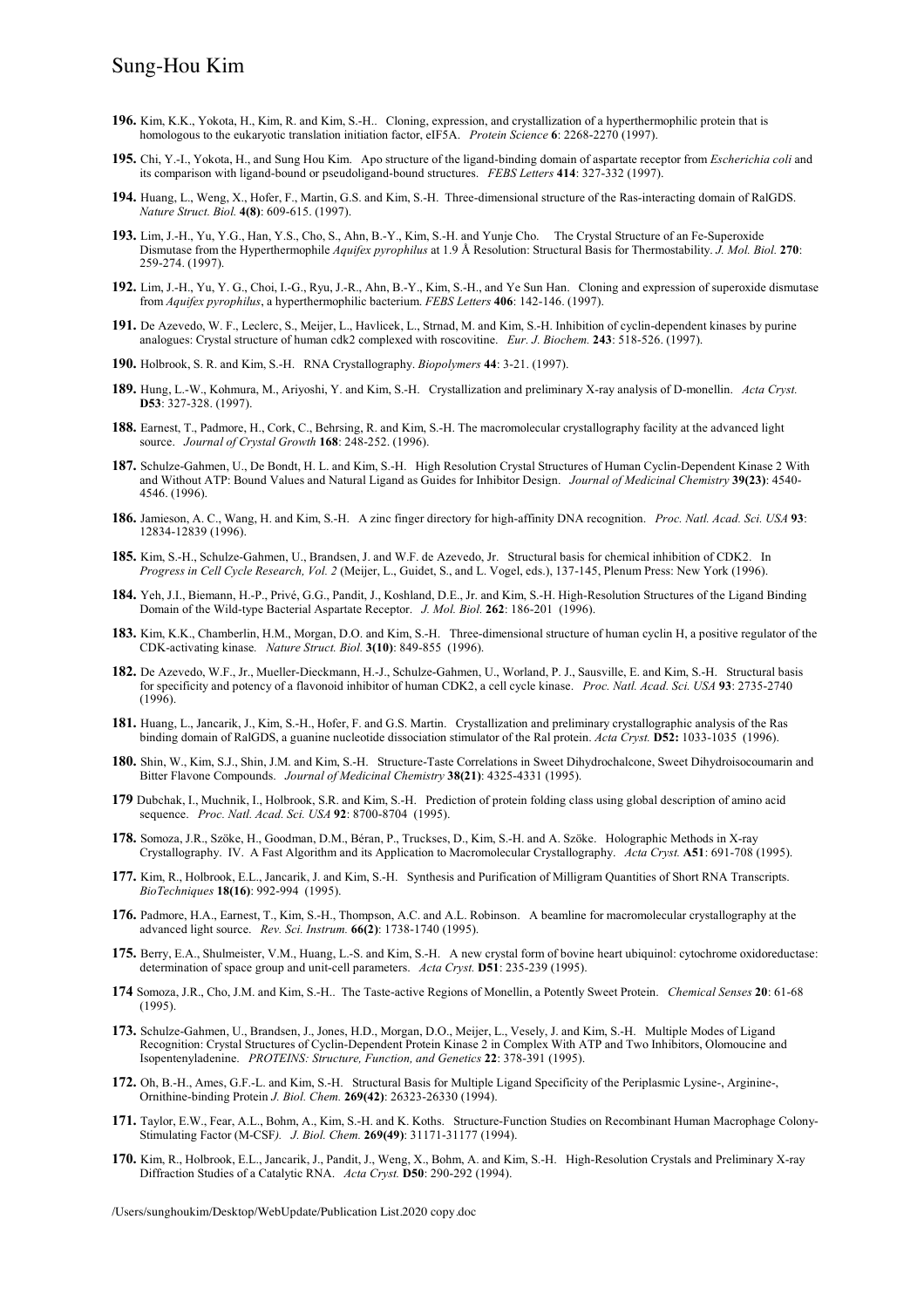- **169.** Jamieson, A.C., Kim, S.-H. and J.A. Wells. *In Vitro* Selection of Zinc Fingers with Altered DNA-Binding Specificity. *Biochemistry*  **33**: 5689-5695 (1994).
- **168.** Kim, S.-H. "Frozen" dynamic dimer model for transmembrane signaling in bacterial chemotaxis receptors. *Protein Science* **3**: 159-165  $(1994)$
- **167.** Oh, B.-H., Kang, C.-H., De Bondt, H., Kim, S.-H., Nikaido, K., Joshi, A.K. and G.F.-L. Ames. The Bacterial Periplasmic Histidinebinding Protein: Structure/Function Analysis of the Ligand-binding Site and Comparison with Related Proteins. *J. Biol. Chem.* **269(6):**  1135-4143 (1994).
- **166.** Kim, S.-H. and J.L. Weickmann. Crystal Structure of Thaumatin I and Its Correlation to Biochemical and Mutational Studies. In *Thaumatin* (Witty, M. and J. Higginbothom, eds.), 135-149, CRC Press, Inc.: Boca Raton (1994).
- **165.** Kim, S.-H., Privé, G.G. and M.V. Milburn. Conformational Switch and Structural Basis for Oncogenic Mutations of *Ras* Proteins. In *Handbook of Experimental Pharmacology Vol 108/I: GTPases in Biology* (Dickey, B. F. and Birnbaumer, L., eds.), 177-194, Springer-Verlag: Berlin (1993).
- **164.** Somoza, J.R., Jiang, F., Tong, L., Kang, C.-H., Cho, J.M. and Kim, S.-H. Two Crystal Structures of a Potently Sweet Protein: Natural Monellin at 2.75 Å Resolution Single-Chain Monellin at 1.7 Å Resolution. *J. Mol. Biol.* **234**: 390-404 (1993).
- **163.** Kim, S.-H. Conformational Switch of *Ras* Proteins. *Mol. Cells* (Korean Society of Molecular Biology) **3**: 229-232 (1993).
- **162.** Nikaido, H., Kim, S.-H. and E.Y. Rosenberg. Physical organization of lipids in the cell wall of *Mycobacterium chelonae*. *Mol. Microbiol.* **8(6)**: 1025-1030 (1993).
- **161.** Scott, W.G., Milligan, D.L., Milburn, M.V., Privé, G.G., Yeh, J., Koshland, D.E., Jr. and Kim, S.-H. Refined Structures of the Ligandbinding Domain of the Aspartate Receptor from *Salmonella typhimurium*. *J. Mol. Biol.* **232**: 555-573 (1993).
- **160.** De Bondt, H.L., Rosenblatt, J., Jancarik, J., Jones, H.D., Morgan, D.O. and Kim, S.-H. Crystal structure of cyclin-dependent kinase 2. *Nature* **363**: 595-602 (1993).
- **159.** Holbrook, S.R., Dubchak, I. and Kim, S.-H. PROBE: A Computer Program Employing an Integrated Neural Network Approach to Protein Structure Prediction. *BioTechniques* **14(6)**: 984-989 (1993).
- **158.** Rosenblatt, J., De Bondt, H., Jancarik, J., Morgan, D.O. and Kim, S.-H. Purification and Crystallization of Human Cyclin-dependent Kinase 2. *J. Mol. Biol.* **230**: 1317-1319 (1993).
- **157.** Holbrook, S.R., Muskal, S.M. and Kim, S.-H. Predicting Protein Structural Features with Artificial Neural Networks. In *Artificial Intelligence and Molecular Biology* Hunter, L., ed.), p.161-194, AAAI Press: Menlo Park (1993).
- **156.** Oh, B.-H., Pandit, J., Kang, C.-H., Nikaido, K., Gokcen, S., Ames, G.F.-L. and Kim, S.-H. Three-dimensional Structures of the Periplasmic Lysine/Arginine/Ornithine-binding Protein with and without a Ligand. *J. Biol. Chem.* **268(15)**: 11348-11355 (1993).
- **155.** Dubchak, I., Holbrook, S.R. and Kim, S.-H. Prediction of Protein Folding Class From Amino Acid Composition. *PROTEINS: Structure, Function, and Genetics* **16**: 79-91 (1993).
- **154.** Weng, X., Luecke, H., Song, I.S., Kang, D.S., Kim, S.-H. and R. Huber. Crystal structure of human annexin I at 2.5 Å resolution. *Protein Science* **2**: 448-458 (1993).
- **153.** Yeh, J.I., Biemann, H.-P., Pandit, J., Koshland, D.E. and Kim, S.-H. The Three-dimensional Structure of the Ligand-binding Domain of a Wild-type Bacterial Chemotaxis Receptor: Structural Comparison to the Cross-linked Mutant Forms and Conformational Changes Upon Ligand Binding. *J. Biol. Chem.* **268 (13)**: 9787-9792 (1993).
- **152.** Kim, S.-H., Privé, G.G., Yeh, J., Scott, W.G. and M.V. Milburn. A Model for Transmembrane Signaling in a Bacterial Chemotaxis Receptor*. Cold Spring Harbor Symposia on Quantitative Biology* **57**:17-24 (1992).
- 151. Tomic, M.T., Somoza, J.R., Wemmer, D.E., Park, Y.W., Cho, J.M. and Kim, S.-H. <sup>1</sup>H resonance assignments, secondary structure and general topology of single-chain monellin in solution as determined by 1 H 2D-NMR. *J. Biomolecular NMR* **2**: 557-572 (1992).
- **150.** Ogata, C.M., Gordon, P.F., de Vos, A.M. and Kim, S.-H. Crystal Structure of a Sweet Tasting Protein Thaumatin I, at 1.65 Å Resolution. *J. Mol. Biol.* **228**: 893-908 (1992).
- **149.** Pandit, J., Bohm, A., Jancarik, J., Halenbeck, R., Koths, K. and Kim, S.-H. Three-Dimensional Structure of Dimeric Human Recombinant Macrophage Colony-Stimulating Factor. *Science* **258**: 1358-1362 (1992).
- **148.** Hodel, A., Kim, S.-H. and A.T. Brünger. Model Bias in Macromolecular Crystal Structures. *Acta Cryst.* **A48**: 851-858 (1992).
- **147.** Muskal, S.M. and Kim, S.-H. Predicting Protein Secondary Structure Content: A Tandem Neural Network Approach. *J. Mol. Biol.* **225**: 713-727 (1992).
- **146.** Privé, G.G., Milburn, M.V., Tong, L., de Vos, A.M., Yamaizumi, Z., Nishimura, S. and Kim, S.-H. X-Ray crystal structures of transforming p21 ras mutants suggest a transition-state stabilization mechanism for GTP hydrolysis. *Proc. Natl. Acad. Sci. USA* **89**: 3649-3653 (1992).
- **145.** Peñarrubia, L., Kim, R., Giovannoni, J., Kim, S.-H. and R.L. Fischer. Production of the Sweet Protein Monellin in Transgenic Plants. *Bio/Technology* **10**: 561-564 (1992).
- **144.** Kim, S.-H. b-Ribbon: A New DNA Recognition Motif. *Science* **255**: 1217-1218 (1992).
- **143.** Chung, H.-H., Kim, R. and Kim, S.-H. Biochemical and biological activity of phosphorylated and non-phosphorylated r*as* p21 mutants. *Biochimica et Biophysica Acta* **1129**: 278-286 (1992).
- **142.** Kim, S.-H. and G.E. DuBois. Natural high potency sweeteners. In *Handbook of Sweeteners* (Marie, S. and Piggott, J. R., eds.), 116-185, Blackie: Glasgow (1991).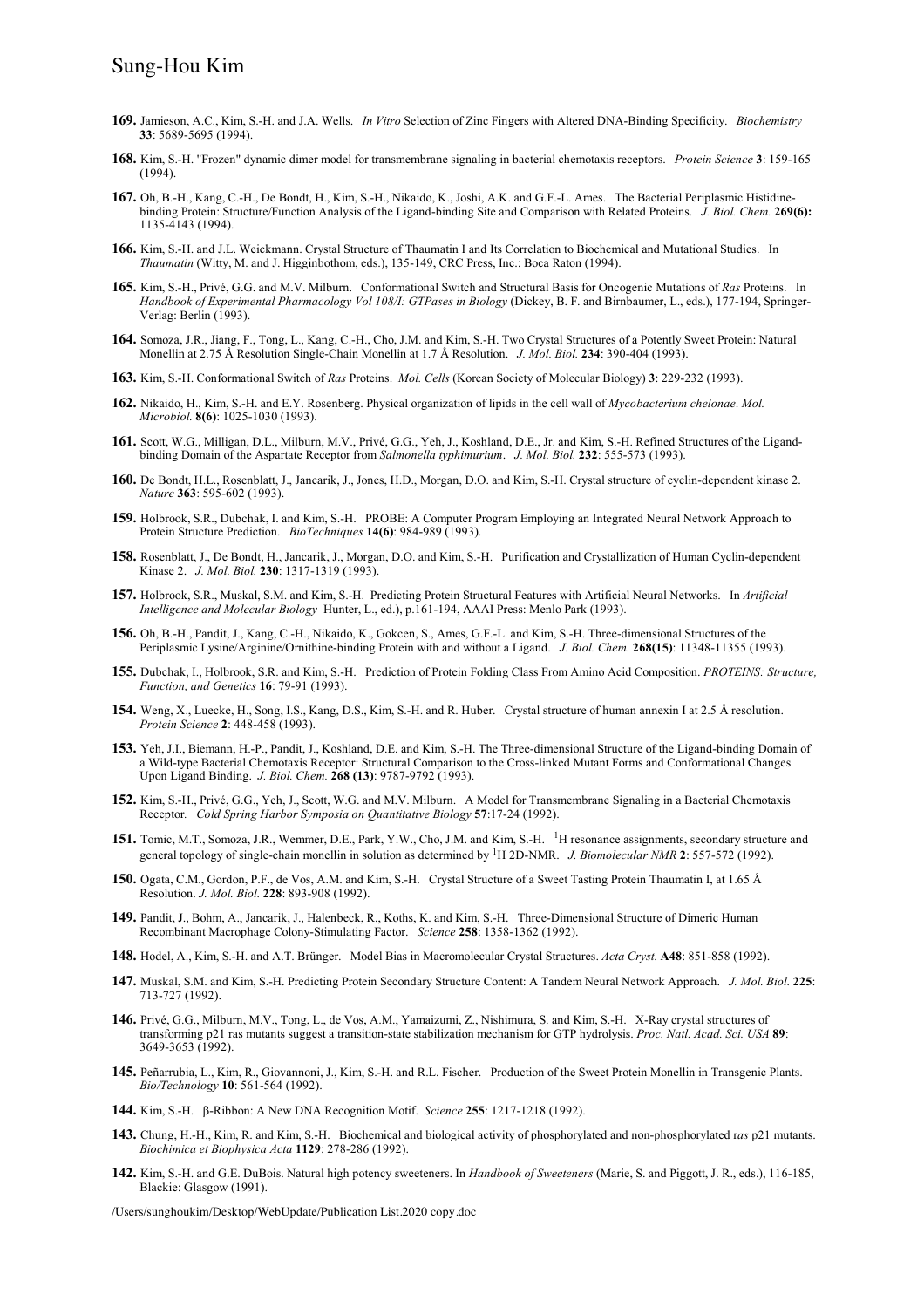- **141.** Milburn, M.V., Privé, G.G., Milligan, D.L., Scott, W.G., Yeh, J., Jancarik, J., Koshland, D.E., Jr. and Kim, S.-H. Three-Dimensional Structures of the Ligand-Binding Domain of the Bacterial Aspartate Receptor With and Without a Ligand. *Science* **254**: 1342-1347 (1991).
- **140.** Kang, C.-H., Shin, W.-C., Yamagata, Y., Gokcen, S., Ames, G.F.-L. and Kim, S.-H. Crystal Structure of the Lysine-, Arginine-, Ornithine-binding Protein (LAO) from *Salmonella typhimurium* at 2.7-Å Resolution. *J. Biol. Chem.* **266 (35)**: 23893-23899 (1991).
- **139.** Holbrook, S.R., Cheong, C., Tinoco, I., Jr. and Kim, S.-H. Crystal structure of an RNA double helix incorporating a track of non-Watson-Crick base pairs. *Nature* **353**: 579-581 (1991).
- **138.** Tamura, T., Holbrook, S.R. and Kim, S.-H. A Macintosh® Computer Program for Designing DNA Sequences that Code for Specific Peptides and Proteins. *BioTechniques* **10 (6)**: 782-784 (1991).
- **137.** Jancarik, J., Scott, W.G., Milligan, D.L., Koshland, D.E., Jr. and Kim, S.-H. Crystallization and Preliminary X-ray Diffraction Study of the Ligand-binding Domain of the Bacterial Chemotaxis-mediating Aspartate Receptor of *Salmonella typhimurium*. *J. Mol. Biol.* **221**: 31-34 (1991).
- **136.** Jancarik, J. and Kim, S.-H. Sparse matrix sampling: a screening method for crystallization of proteins. *J. Appl. Cryst.* **24**: 409-411 (1991).
- **135.** Kim, S.-H., Milburn, M.V. and Kim, R. Human *Ras* Oncoproteins: Three-Dimensional Structure, Functional Implications and Pharmacological Suppression. In *Recent Advances in Biochemistry* (Byun, S. M., Lee, S. Y., and C.H. Yang, eds.), 1-16, The Proceedings of the Fifth FAOB Congress, Seoul, Korea, The Biochemical Society of the Republic of Korea: Seoul (1991).
- **134.** Jiang, F. and Kim, S.-H. "Soft Docking": Matching of Molecular Surface Cubes*. J. Mol. Biol.* **219**: 79-102 133. (1991).
- **133.** Tong, L., de Vos, A.M., Milburn, M.V. and Kim, S.-H. Crystal Structures at 2.2 Å Resolution of the Catalytic Domains of Normal R*as* Protein and an Oncogenic Mutant Complexed with GDP. *J. Mol. Biol.* **217**: 503-516 (1991).
- **132.** Kim, S.-H., Kang, C.-H. and J.-M. Cho. Sweet Proteins: Biochemical Studies and Genetic Engineering. In *Sweeteners: Discovery, Molecular Design, and Chemoreception*, (Walters, D.E., Orthoefer, F. T. and G.E. DuBois, eds.), p. 28-40, ACS: Washington, DC  $(1991)$
- **131.** Pearlman, D.A. and Kim, S.-H. Atomic Partial Charges for Nucleic Acids from X-Ray Diffraction Data. *Theoretical Biochemistry & Molecular Biophysics,* (Beveridge, D. L. and R. Lavery, eds.), p. 259-270, Adenine Press: Schenectady, NY (1990).
- **130.** Kim, R., Rine, J. and Kim, S.-H. Prenylation of Mammalian Ras Protein in *Xenopus* Oocytes. *Molecular and Cell Biology* **10(11)**: 5945-5949 (1990).
- **129.** Wu, M., Kim, R. and Kim, S.-H. The Use of *Xenopus* Oocytes for the Bioassay of Ra*s*. *Methods: A Companion to Methods in Enzymology* **1(3)**: 315-318 (1990).
- **128.** Schafer, W.R., Trueblood, C.E., Yang, C.-C., Mayer, M.P., Rosenberg, S., Poulter, C.D., Kim, S.-H. and Rine, J. Enzymatic Coupling of Cholesterol Intermediates to a Mating Pheromone Precursor and to the Ras Protein. *Science* **249**: 1133-1139 (1990).
- **127.** Muskal, S.M., Holbrook, S.R. and Kim, S.-H. Prediction of the disulfide-bonding state of cysteine in proteins. *Protein Engineering* **3 (8)**: 667-672 (1990).
- **126.** Holbrook, S.R., Muskal, S.M. and Kim, S.-H. Predicting surface exposure of amino acids from protein sequence. *Protein Engineering* **3 (8)**: 659-665 (1990).
- **125.** Brünger, A.T., Milburn, M.V., Tong, L., de Vos, A.M., Jancarik, J., Yamaizumi, Z., Nishimura, S., Ohtsuka, E. and Kim, S.-H. Crystal structure of an active form of RAS protein, a complex of a GTP analog and the HRAS p21 catalytic domain. *Proc. Natl. Acad. Sci. USA*  **87**: 4849-4853 (1990).
- **124.** Kim, S.-H. and Cho, J.-M.. Genetic Engineering of Monellin, a Sweet Protein. *KSEA Letters (Korean Scientists and Engineers Association in America, Inc.)* **18 (6)**: 16-21 (1990).
- **123.** Rine, J. and Kim, S.-H. A Role for Isoprenoid Lipids in the Localization and Function of an Oncoprotein. *The New Biologist* **2 (3)**: 219-226 (1990).
- **122.** Milburn, M.V., Tong, L., de Vos, A.M., Brünger, A., Yamaizumi, Z., Nishimura, S. and Kim, S.-H. Molecular Switch for Signal Transduction: Structural Differences Between Active and Inactive Forms of Protooncogenic *ras* Proteins. *Science* **247**: 939-945 (1990).
- **121.** Pearlman, D.A. and Kim, S.-H. Atomic Charges for DNA Constituents Derived from Single-crystal X-ray Diffraction Data. *J. Mol. Biol.* **211**: 171-187 (1990).
- **120.** Tong, L., de Vos, A.M., Milburn, M.V., Jancarik, J., Noguchi, S., Nishimura, S., Miura, K., Ohtsuka, E. and Kim, S.-H. Structural Differences of Transforming r*as* p21 (Val-12) From the Normal Protein. In *Frontiers of NMR in Molecular Biology*, p. 145-153, Alan R. Liss, Inc.: New York (1990).
- **119.** Kim, S.-H., Kang, C.-H., Kim, R., Cho, J.M., Lee, Y.-B. and T.-K. Lee. Redesigning a sweet protein: increased stability and renaturability. *Protein Engineering* **2 (8)**: 571-575 (1989).
- **118.** Shafer, W.R., Kim, R., Sterne, R., Thorner, J., Kim, S.-H. and Rine, J. Genetic and Pharmacological Suppression of Oncogenic Mutations in *RAS* Genes of Yeast and Humans. *Science* **245**: 379-385 (1989).
- **117.** Tong, L., Milburn, M.V., de Vos, A.M. and Kim, S.-H. Structure of *Ras* Protein (Correction). *Science* **245**: 244 (1989).
- **116.** Glaeser, R.M., Tong, L. and Kim, S.-H. Three-dimensional Reconstructions From Incomplete Data: Interpretability of Density Maps at "Atomic" Resolution. *Ultramicroscopy* **27**: 307-318 (1989).
- **115.** Kang, C.H., Kim, S.-H., Nikaido, K., Gokcen, S. and G.F.-L. Ames. Crystallization and Preliminary X-ray Studies of HisJ and LAO Periplasmic Proteins from *Salmonella typhimurium*. *J. Mol. Biol.* **207**: 643-644 (1989).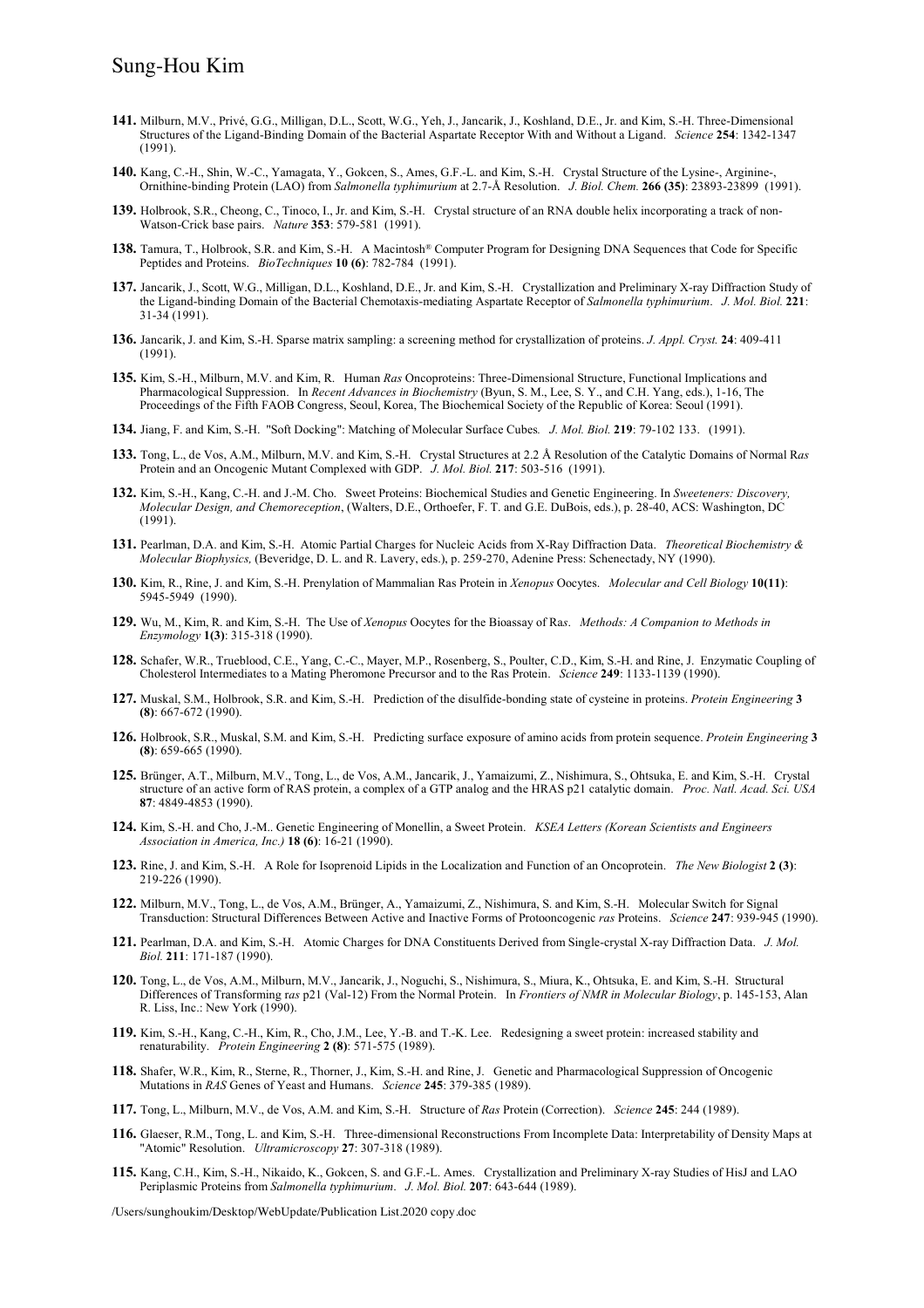- **114.** Holbrook, S.R. and Kim, S.-H. Molecular Model of the G Protein a Subunit Based on the Crystal Structure of the H*Ras* Protein. *Proc. Nat. Acad. Sci. USA* **86**: 1751-1755 (1989).
- **113.** Kim, S.-H. Three-dimensional Structure of a Cancer Protein. *KSEA Letters (Korean Scientists and Engineers Association in America, Inc.)* **17 (4)**: 35-37 (1989).
- **112.** de Vos, A.M., Tong, L., Milburn, M.V., Matias, P.M. and Kim, S.-H. Three-Dimensional Structure of *ras* p21 Proteins. In *The Guanine-Nucleotide Binding Proteins* (Bosch, L., Kraal, B., and A. Parmeggiani, eds.), p. 27-34, Plenum Publishing Corporation: New York (1989).
- **111.** Tong, L., de Vos, A.M., Milburn, M.V., Jancarik, J., Noguchi, S., Nishimura, S., Miura, K., Ohtsuka, E. and Kim, S.-H. Structural differences between a r*as* oncogene protein and the normal protein. *Nature* **337 (6202)**: 90-93 (1989).
- **110.** Kim, S.-H., de Vos, A.M., Tong, L., Milburn, M.V., Matias, P.M, Jancarik, J., Ohtsuka, E and S. Nishimura. *ras* Oncogene Proteins: Three-dimensional Structures, Functional Implications and a Model for Signal Transducer*. Cold Spring Harbor Symposia on Quantitative Biology* **53**: 273-281 (1988).
- **109.** Hou, Y.-M., Kim, R. and Kim, S.-H. Expression of mouse metallothionein-I gene in *Escherichia coli*: increased tolerance to heavy metals. *Biochimica et Biophysica Acta* **951**: 230-234 (1988).
- **108** Lu, T.-H., Young, T.-S. and Kim, S.-H. A Fortran program for anisotropic scaling. *J. Appl. Cryst.* **21**: 371-372 (1988).
- **107.** Holbrook, S.R., Pearlman, D.A. and Kim, S.-H. Molecular Models of Photodamaged DNA. *Reviews of Chemical Intermediates* **10**: 71-100 (1988).
- **106.** Jancarik, J., de Vos, A.M., Kim, S.-H., Miura, K., Ohtsuka, E., Noguchi, S. and S. Nishimura. Crystallization of Hyman c-H-r*as* Oncogene Products. *J. Mol. Biol.* **200**: 205-207 (1988).
- **105.** Holbrook, S.R., Wang, A.H.-J., Rich, A. and Kim, S.-H. Local Mobility of Nucleic Acids as Determined from Crystallographic Data: III. A Daunomycin-DNA Complex*. J. Mol. Biol.* **199**: 349-357 (1988).
- **104.** de Vos, A. M., Tong, L., Milburn, M.V., Matias, P.M., Jancarik, J., Noguchi, S., Nishimura, S., Miura, K., Ohtsuka, E. and Kim, S.-H. Three-Dimensional Structure of an Oncogene Protein: Catalytic Domain of Human c-H-*Ras* p21. *Science* **239**: 888-893 (1988).
- **103.** Pearlman, D.A. and Kim, S.-H. Conformational Studies of Nucleic Acids. V. Sequence Specificities in the Conformational Energetics of Oligonucleotides: The Homo-Tetramers. *Biopolymers* **27**: 59-77 (1988).
- **102.** Kim, S.-H., de Vos, A.M. and C.M. Ogata. Crystal structures of two intensely sweet proteins. *Trends in Biochem. Sci.* **13**: 13-15 (1988).
- **101.** Tomic, M.T., Wemmer, D.E. and Kim, S.-H. Structure of a Psoralen Cross-Linked DNA in Solution by Nuclear Magnetic Resonance. *Science* **238**: 1722-1725 (1987).
- **100.** Kim, S.-H. and Cech, T. R. Three-dimensional model of the active site of the self-splicing rRNA precursor of *Tetrahymena*. *Proc. Natl. Acad. Sci. USA* **84**: 8788-8792 (1987).
- **99.** Ogata, C., Hatada, M., Tomlinson, G., Shin, W.-C. and Kim, S.-H. Crystal structure of the intensely sweet protein monellin. *Nature* **328 (6132)**: 739-742 (1987).
- **98.** de Vos, A.M. and Kim, S.-H. Crystal Structure of Thaumatin I, a Sweet Taste Receptor Binding Protein. In *Crystallography in Molecular Biology (NATO ASI Series A 126)* (D. Moras. *et al.*, eds.), p. 395-402, Plenum Press: New York (1987).
- **97.** Terwilliger, T.C., Kim, S.-H. and Eisenberg D. Generalized Method of Determining Heavy-Atom Positions Using the Difference Patterson Function. *Acta Cryst.* **A43**: 1-5 (1987).
- **96.** Pearlman, D.A. and Kim, S.-H. Conformation Studies of Nucleic Acids: IV. The Conformational Energetics of Oligonucleotides: d(ApApApA) and ApApApA. *Journal of Biomolecular Structure & Dynamics* **4 (1)**: 069-098 (1986).
- **95.** Pearlman, D.A. and Kim, S.-H. Conformational Studies of Nucleic Acids: III. Empirical Multiple Correlation Functions for Nucleic Acid Torsion Angles. *Journal of Biomolecular Structure & Dynamics* **4 (1)**: 049-067 (1986).
- **94.** Holbrook, S.R., Wang, A.H.-J., Rich, A. and Kim, S.-H. Local Mobility of Nucleic Acids as Determined from Crystallographic Data: II. <sup>Z</sup>-form DNA. *J. Mol. Biol.* **187**: 429-440 (1986).
- **93.** Kim, R. and Kim, S.-H. Conformational Change of DNA in Specific Recognition Complexes Between DNA and Protein. *Structure and Function of the Genetic Apparatus* (Nicolini, C. and P.O.P. T'so, eds.), 25-34, Plenum Publishing Corporation: New York (1985).
- **92.** Holbrook, S.R. and Kim, S.-H. Significant Local Mobility in Double-Stranded DNA and RNA. *Structure and Function of the Genetic Apparatus* (Nicolini, C. and P.O.P. T'so, eds.), p. 15-24, Plenum Publishing Corporation: New York (1985).
- **91.** Pearlman, D.A. and Kim, S.-H. The conformations and energetics of photodamaged DNA. *Proc. Int. Symp. Biomol. Struct. Interactions, Suppl. J. Biosci., (Indian Academy of Sciences)* **8 (3+4)**: 579-592 (1985).
- **90.** Pearlman, D.A., Holbrook, S.R. and Kim, S.-H. The conformational effects of UV induced damage on DNA. *In Interrelationship Among Aging, Cancer and Differentiation (Jerusalem Symp. Quantum Chem. Biochem.)* **18**: (B. Pullman *et al.*, eds.), 163-171, D. Reidel Publishing Company: Dordrecht-Holland (1985).
- **89.** Holbrook, S.R. and Kim, S.-H. A Procedure for Determination of the Local Mobility of Macromolecules from Experimental Data. In *Molecular Dynamics and Protein Structure* (J. Herman, ed.), p. 83-85, distr. Polycrystal Books: Dayton (1985).
- **88.** Kim, S.-H., Shin, W.-C. and Warrant, R. W. Heavy Metal Ion-Nucleic Acid Interaction. In *Methods in Enzymology 114 (Diffraction Methods for Biological Macromolecules: Part A)* (Wyckoff, H.W., Hirs, C.H.W. and S.N. Timasheff, eds.), p. 156-167, Academic Press, Inc.: Orlando (1985).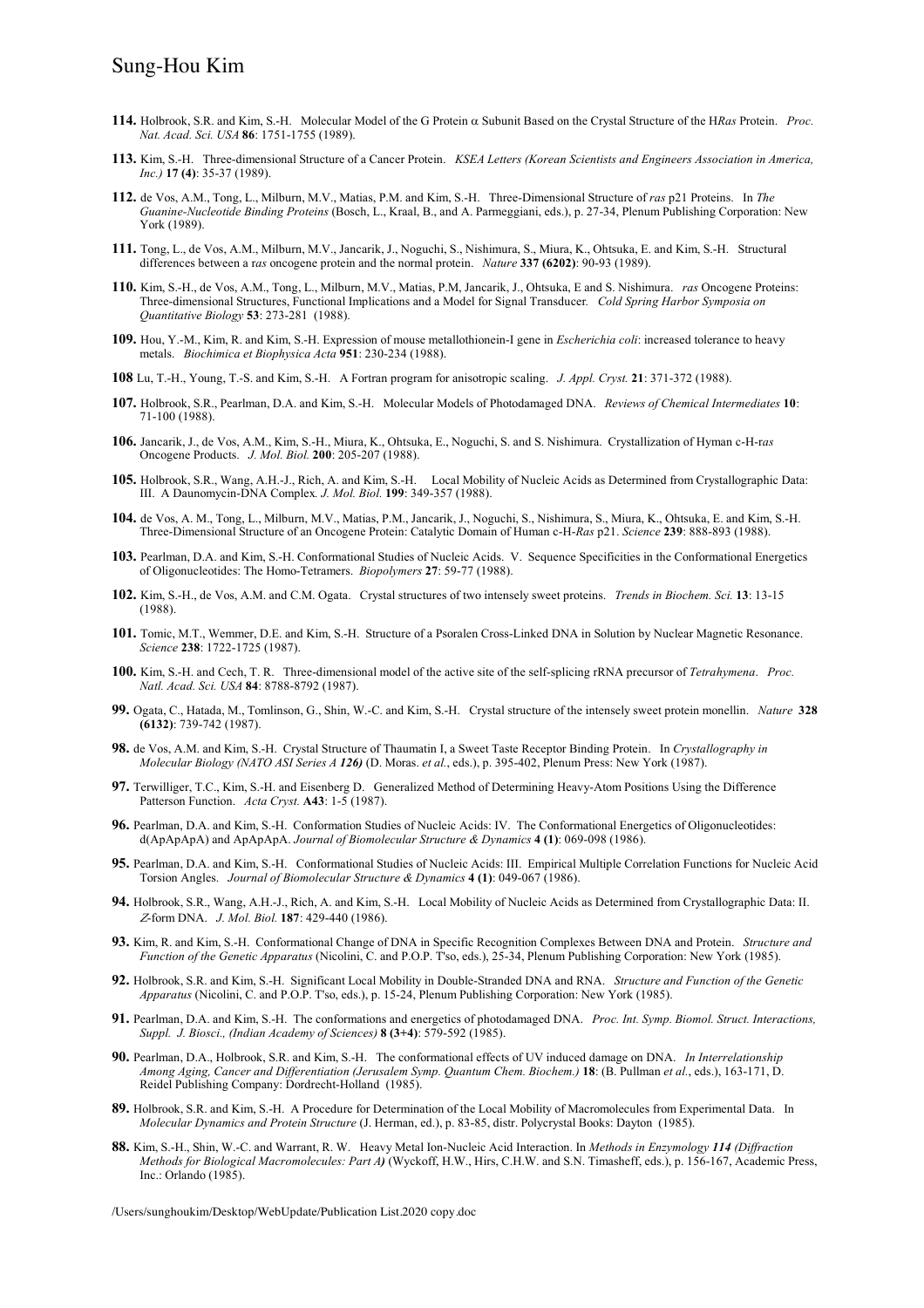- **87.** Holbrook, S.R. and Kim, S.-H. Crystallization and Heavy-atom Derivatives of Polynucleotides. *Methods in Enzymology 114 (Diffraction Methods for Biological Macromolecules: Part A)* (Wyckoff, H.W., Hirs, C.H.W. and S.N. Timasheff, eds.), p. 167-176, Academic Press, Inc.: Orlando (1985).
- **86.** Pearlman, D.A. and Kim, S.-H. Conformational Studies of Nucleic Acids: II. The Conformational Energetics of Commonly Occurring Nucleosides. *Journal of Biomolecular Structure and Dynamics* **3 (1)**: 99-125 (1985).
- 85. Pearlman, D.A. and Kim, S.-H. Conformational Studies of Nucleic Acids: I. A Rapid and Direct Method for Generating Furanose Coordinates from the Pseudorotation Angle. *Journal of Biomolecular Structure and Dynamics* **3 (1)**: 85-98 (1985).
- **84.** Holbrook, S.R., Dickerson, R.E. and Kim, S.-H. Anisotropic Thermal-Parameter Refinement of the DNA Dodecamer CGCGAATTCGCG by the Segmented Rigid-Body Method. *Acta Cryst.* **B41**: 255-262 (1985).
- **83.** Hatada, M., Jancarik, J., Graves, B. and Kim, S.-H. Crystal Structure of Aspartame, a Peptide Sweetener. *J. Am. Chem. Soc.* **107**: 4279- 4282 (1985).
- **82.** Pearlman, D.A. and Kim, S.-H. Determinations of Atomic Partial Charges for Nucleic Acid Constituents from X-Ray Diffraction Data. I. 2'-Deoxycytidine-5'-Monophosphate. *Biopolymers* **24**: 327-357 (1985).
- **81.** Pearlman, D.A., Holbrook, S.R., Pirkle, D.H. and Kim, S.-H. Molecular Models for DNA Damaged by Photoreaction. *Science* **227**: 1304-1308 (1985).
- **80.** de Vos, A.M., Hatada, M., van der Wel, H., Krabbendam, H., Peerdeman, A.F. and Kim, S.-H. Three-dimensional structure of thaumatin I, an intensely sweet protein. *Proc. Natl. Acad. Sci. USA* **82**: 1406-1409 (1985).
- **79.** Kim, S.-H., Pearlman, D.A., Holbrook, S.R. and Pirkle, D. Structures of DNA Containing Psoralen Crosslink and Thymine Dimer. In *Molecular Basis of Cancer, Part A: Macromolecular Structure, Carcinogens and Oncogenes: Prog. Clin. Biol. Res.* (R. Rein, ed.), **172**: 143-152, Alan R. Liss, Inc.: New York (1985).
- **78.** Kim, R., Modrich, P. and Kim, S.-H.. 'Interactive' recognition in *Eco*RI restriction enzyme-DNA complex. *Nucleic Acids Research* **12 (19)**: 7285-7292 (1984).
- **77.** Cheng, S.-C., Kim, R., King, K., Kim, S.-H. and Modrich, P. Isolation of Gram Quantities of *Eco*RI Restriction and Modification Enzymes from an Overproducing Strain. *J. Biol. Chem*. **259 (18)**: 11571-11575 (1984).
- **76.** Holbrook, S.R. and Kim, S.-H. Local Mobility of Nucleic Acids as Determined from Crystallographic Data: I. RNA and *B* form DNA. *J. Mol. Biol*. **173**: 361-388 (1984).
- **75.** Tomlinson, G., Ogata, C., Shin, W.-C. and Kim, S.-H. Crystal Structure of a Sweet Protein, Monellin, at 5.5 Å Resolution. *Biochemistry* **22**: 5772-5774 (1983).
- **74.** Kim, S.-H. Structural Models for DNA-Protein Recognition. In *Nucleic Acid Research: Future Development* (Proc. 1981 AMBO Symp.) (Mizoguchi, K., Watanabe, I., and J.D. Watson, eds.), p.165-177, Academic Press: San Diego (1983).
- **73.** Holbrook, S. R. and Kim, S.-H. Correlation Between Chemical Modification and Surface Accessibility in Yeast Phenylalanine Transfer RNA. *Biopolymers* **22**: 1145-1166 (1983).
- **72.** Boyle, J. A., Kim, S.-H. and Cole, P. E. Melting Order of Successively Longer Yeast Phenylalanine-Accepting Transfer Ribonucleic Acid Fragments with a Common 5' End. *Biochemistry* **22**: 741-745 (1983).
- **71.** Kim, R. and Kim, S.-H. Direct Measurement of DNA Unwinding Angle in Specific Interaction Between *lac* Operator and Repressor. *Cold Spring Harbor Symposia on Quantitative Biology* **47**: 451-454 (1983).
- **70.** Kim, S.-H., Peckler, S., Graves, B., Kanne, D., Rapoport, H. and Hearst, J. E. Sharp Kink of DNA at Psoralen-cross-link Site Deduced from Crystal Structure of Psoralen-Thymine Monoadduct. *Cold Spring Harbor Symposia on Quantitative Biology* **47**: 361-365 (1983).
- **69.** Peckler, S., Graves, B., Kanne, D., Rapoport, H., Hearst, J.E. and Kim, S.-H. Structure of a Psoralen-Thymine Monoadduct Formed in Photoreaction with DNA. *J. Mol. Biol.* **162**: 157-172 (1982).
- **68.** Tomlinson, G.E. and Kim, S.-H. Preliminary Crystallographic Studies of a Sweet Protein, Monellin. *J. Biol. Chem.* **256 (23)**: 12476- 12477 (1981).
- **67.** Holbrook, S.R., Martin, F.H., Tinoco, I., Jr., Young, T.-S., and Kim, S.-H. Crystallization and Preliminary Crystallographic Investigation of a DNA-RNA Hybrid. *J. Mol. Biol*. **153**: 837-840 (1981).
- **66.** Holbrook, S.R., Sussman, J.L., and Kim, S.-H. Absence of Correlation Between Base-Pair Sequence and RNA Conformation. *Science* **212**: 1275-1277 (1981).
- **65.** Kim, S.-H. Transfer RNA: Crystal Structures. In *Topics in Nucleic Acid Structure* (S. Neidle, ed.) (From Topics in Molecular and Structural Biology Series), p. 83-112, Macmillan Publishers, Ltd.: London (1981).
- **64.** Kim, S.-H. Nucleic Acids-Protein Interactions: How Double Helical DNA and RNA are Recognized by Proteins. *Proc. 7th Symp. Korean Scientists & Engineers Home & Abroad* **1**: 327-331 (1981).
- **63.** Kim, R., Young, T.-S., Schachman, H.K. and Kim, S.-H. Crystallization and Preliminary X-Ray Diffraction Studies of an Inactive Mutant Aspartate Transcarbamoylase from Escherichia coli. *J. Biol. Chem*. **256 (10)**: 4691-4692 (1981).
- **62.** Newman, A.K., Rubin, R.A., Kim, S.-H. and Modrich, P. DNA Sequences of Structural Genes for *Eco*RI DNA Restriction and Modification Enzymes. *J. Biol. Chem*. **256 (5)**: 2131-2139 (1981).
- **61.** Young, T.-S., Modrich, P., Beth, A., Jay, E. and Kim, S.-H. Preliminary X-ray Diffraction Studies of *Eco*RI Restriction Endonuclease-DNA Complex. *J. Mol. Biol.* **145**: 607-610 (1981).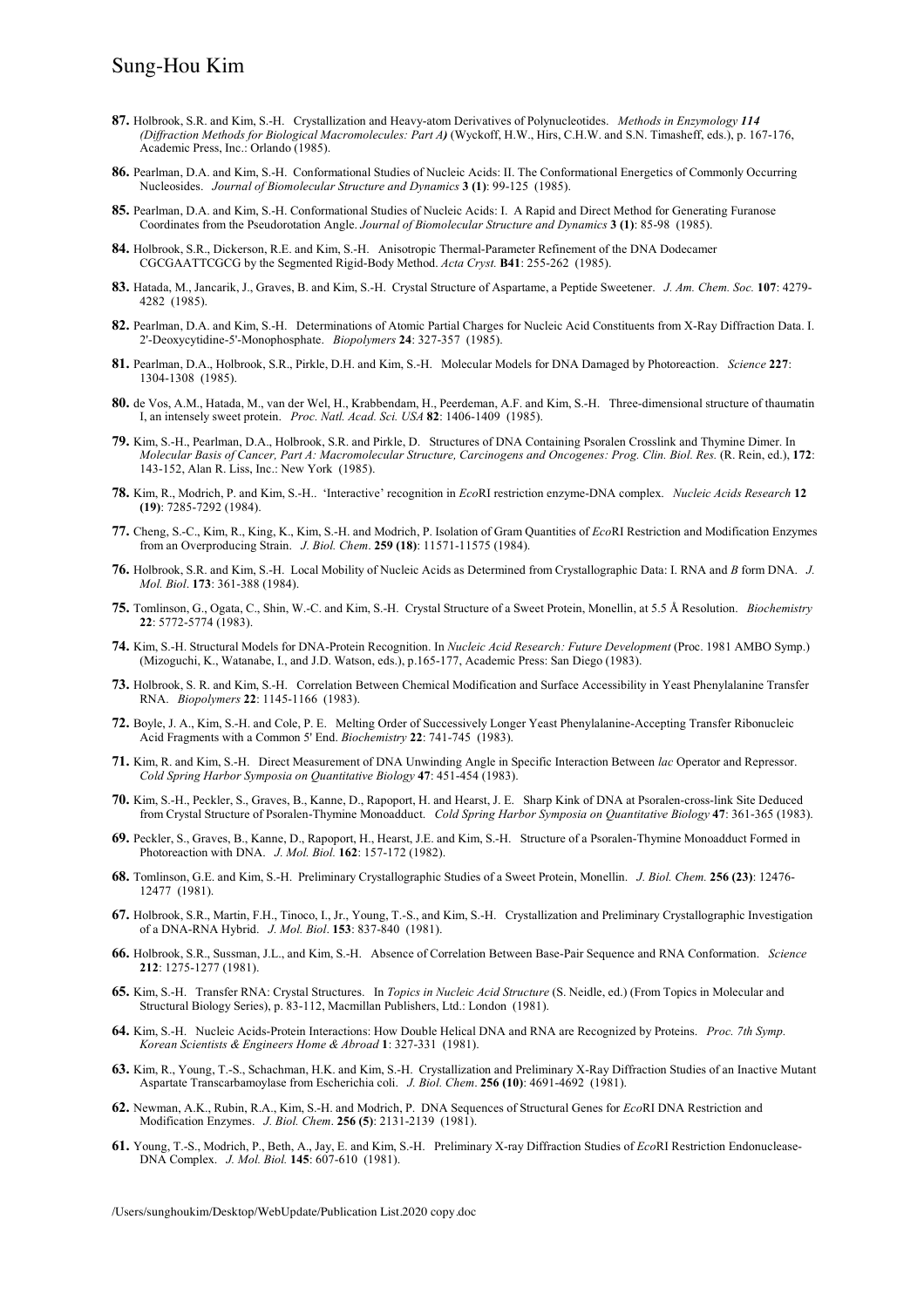- **60.** Kim, S.-H. Current Trends in Practical Aspects of Genetic Engineering. Proc. 8th Intl. Seminar on Human Ecology: Kyung-Pook National University, Taegu, Korea, p. 1-15 (1980).
- **59.** Kim, S.-H. Nucleic Acids-Protein Interactions: Structural Studies by X-Ray Diffraction and Model Building. Biological Recognition and Assembly: Prog. Clin. Biol. Res. (D. Eisenberg, et al., eds.), **40**: 311-317, Alan R. Liss, Inc.: New York (1980).
- **58.** Kim, S.-H. and Warrant, R. W. Protein-Nucleic Acid Non-Specific Interaction: Crystal Structure of a Protamine-tRNA Complex at 5.4 Å Resolution and a Model for Protamine-DNA Complex. Biomolecular Structure, Conformation, Function and Evolution (R. Srinivasan, ed.), **1**: 415-424 (1980).
- **57.** Alden, C.J. and Kim, S.-H. Accessible Surface Areas of Nucleic Acids and Their Relation to Folding, Conformational Transition and Protein Recognition. In Nucleic Acid Geometry and Dynamics (R.H. Sarma, ed.), p. 399-418, Pergamon Press: New York (1980).
- **56.** Boyle, J., Robillard, G.T. and Kim, S.-H. Sequential Folding of Transfer RNA: A Nuclear Magnetic Resonance Study of Successively Longer tRNA Fragments with a Common 5' End. *J. Mol. Biol.* **139**: 601-625 (1980).
- **55.** Holbrook, S.R. and Kim, S.-H. Intercalation conformations in single- and double-stranded nucleic acids. *Int. J. Biolog. Macromolecules* **1**: 233-240 (1979).
- **54.** Alden, C.J. and Kim, S.-H. Accessible Surface Areas of Nucleic Acids and Their Relation to Folding, Conformation Transition and Protein Recognition. *Stereodynamics of Molecular Systems* (R.H. Sarma, ed.), p. 331-350, Pergamon Press: New York (1979).
- **53.** Kim, S.-H. Crystal Structure of Yeast tRNAPhe and General Structural Features of Other tRNAs. In *Transfer RNA: Structure, Properties and Recognition* (P.R. Schimmel, *et al.*, eds.), p. 83-100, Cold Spring Harbor Laboratory: New York (1979).
- **52.** Alden, C.J. and Kim, S.-H. Solvent-accessible Surfaces of Nucleic Acids. *J. Mol. Biol.* **132**: 411-434 (1979).
- **51.** Kim, S.-H. and Quigley, G. J. Determination of a Transfer RNA Structure by Crystallographic Method. In *Methods in Enzymology 59*: 3-21, Academic Press, Inc.: San Diego (1978).
- **50.** Holbrook, S.R., Sussman, J.L., Warrant, R.W. and Kim, S.-H. Crystal Structure of Yeast Phenylalanine Transfer RNA: II. Structural Features and Functional Implications. *J. Mol. Biol.* **123**: 631-660 (1978).
- **49.** Sussman, J.L., Holbrook, S.R., Warrant, R.W., Church, G.M., and Kim, S.-H. Crystal Structure of Yeast Phenylalanine Transfer RNA: I. Crystallographic Refinement*. J. Mol. Biol.* **123**: 607-630 (1978).
- **48.** 48. Kim, S.-H. Crystal Structure of Yeast tRNAPhe: Its Correlation to the Solution Structure and Functional Implications. In Transfer RNA (S. Altman, ed.), p. 248-293, M.I.T. Press: Cambridge, MA (1978).
- **47.** Warrant, R.W. and Kim, S.-H. a-Helix—double helix interaction shown in the structure of a protamine-transfer RNA complex and a nucleoprotamine model. Nature **271**: 130-135 (1978).
- **46.** Rich, A. and Kim, S.-H. The Three-dimensional Structure of Transfer RNA. *Sci. Amer*. **238 (1)**: 52-62 (1978).
- **45.** Kim, S.-H. Three-dimensional Structure of Transfer RNA and Its Functional Implications. In Advances in Enzymology and Related Areas of Molecular Biology (A. Meister, ed.), **46**: 279-315, John Wiley & Sons, Inc.: New York (1978).
- **44.** Kim, S.-H. and Sussman, J.L. Transfer RNA: Structure-function Correlation. Horizons in Biochemistry and Biophysics **4** (E. Quagliariello, et al., eds.): 159-200, Addison-Wesley Publishing Company: Reading, MA (1977).
- **43.** Kim, S.-H. Three-dimensional Structure of a Transfer RNA. *KSEA Letters* (Korean Scientists and Engineers Association in America, Inc.) **6 (1)**: 19-24 (1977).
- **42.** Sussman, J.L., Holbrook, S.R., Church, G.M. and Kim, S.-H. A Structure-Factor Least-Squares Refinement Procedure for Macromolecular Structures using Constrained *and* Restrained Parameters. *Acta Cryst*. **A33**: 800-804 (1977).
- **41.** Holbrook, S.R., Sussman, J.L., Warrant, R.W., Church, G.M. and Kim, S.-H. RNA- ligand interactions: (I) magnesium binding sites in yeast tRNAPhe. Nucleic Acids Research **4 (8)**: 2811-2820 (1977).
- **40.** Church, G.M., Sussman, J.L. and Kim, S.-H. Secondary structural complementarity between DNA and proteins. *Proc. Natl. Acad. Sci. USA* **74 (4)**: 1458-1462 (1977).
- **39.** Sussman, J.L. and Kim, S.-H. Three-Dimensional Structure of a Transfer RNA in Two Crystal Forms. Science **192**: 853-858 (1976).
- **38.** Kim, S.-H. and Sussman, J. L. p Turn is a conformational pattern in RNA loops and bends. *Nature* **260 (5552)**: 645-646 (1976).
- **37.** Kim, S.-H. Three-dimensional Structure of Transfer RNA. In Progress in Nucleic Acid Research and Molecular Biology **17** (W. Cohen, ed.): 181-216, Academic Press, Inc.: San Diego (1976).
- **36.** Sussman, J.L. and Kim, S.-H. A Preliminary Refinement of Yeast *t*RNAPhe at 3 Å Resolution. In *Environmental Effects on Molecular Structure and Properties* (Bergman, E. and B. Pullman, eds.), **8**: 535-545, D. Reidel Publishing Company: Dordrecht-Holland (1976).
- **35.** Sussman, J.L. and Kim, S.-H. Idealized Atomic Coordinates of Yeast Phenylalanine Transfer RNA. *Biochemical and Biophysical Research Communications* **68 (1)**: 89-96 (1976).
- **34.** Kim, S.-H., Suddath, F.L., Quigley, G.J., McPherson, A., Sussman, J.L., Wang, A.J.H., Seeman, N.C. and Rich, A. The Tertiary Structure of Yeast Phenylalanine Transfer RNA. In *Structure and Conformation of Nucleic Acids and Protein-Nucleic Acid Interactions* (Sundaralingam, M. and S.T. Rao, eds.), p. 7-23, University Park Press: Baltimore (1975).
- **33.** Kim, S.-H., Sussman, J.L. and Church, G. M. A Model for Recognition Scheme Between Double Stranded DNA and Proteins. In *Structure and Conformation of Nucleic Acids and Protein-Nucleic Acid Interactions* (Sundaralingam, M. and S.T. Rao, eds.), p. 571- 575, University Park Press: Baltimore (1975).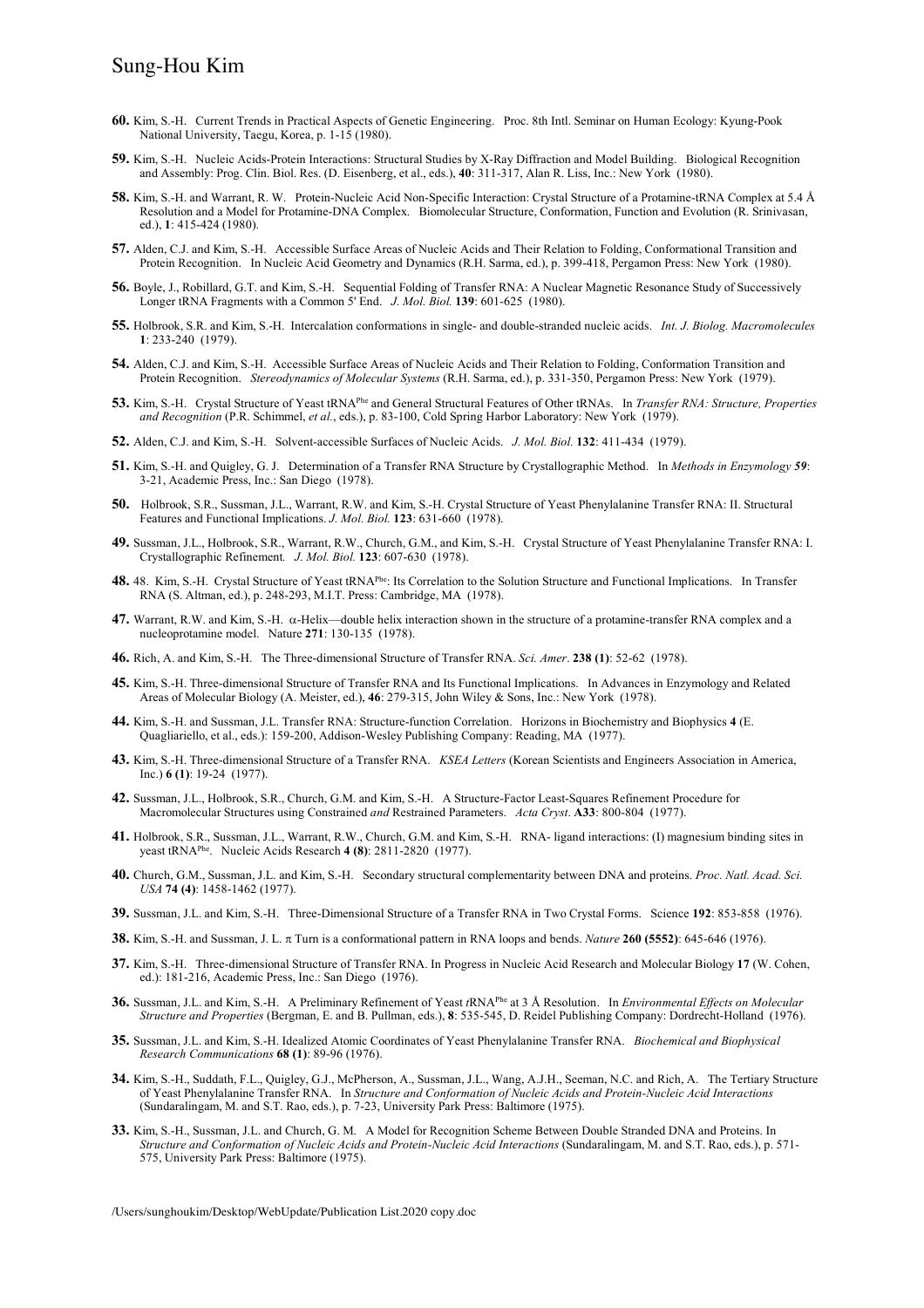- **32.** Quigley, G.J., Wang, A.H.J., Seeman, N.C., Suddath, F.L., Rich, A., Sussman, J.L. and Kim, S.-H. Hydrogen bonding in yeast phenylalanine transfer RNA. *Proc. Natl. Acad. Sci. USA* **72 (12)**: 4866-4870 (1975).
- **31.** Kim, S.-H. Symmetry recognition hypothesis model for tRNA binding to animoacyl-tRNA synthetase. *Nature* **256 (5519)**: 679-681 (1975).
- **30.** Langlois, R., Kim, S.-H. and Cantor, C.R.A. A Comparison of the Fluorescence of the Y Base of Yeast tRNA<sup>Phe</sup> in Solution and in Crystals. *Biochemistry* **14**: 2554-2558 (1974).
- **29.** Kim, S.-H., Sussman, J.L., Suddath, F.L., Quigley, G.J., McPherson, A., Wang, A.H.J., Seeman, N.C. and Rich, A. The General Structure of Transfer RNA Molecules. *Proc. Nat. Acad. Sci. USA* **71 (12)**: 4970-4974 (1974).
- **28.** Kim, S.-H., Suddath, F.L., Quigley, G.J., McPherson, A., Sussman, J.L., Wang, A.H.J., Seeman, N.C. and Rich, A. Three-dimensional Tertiary Structure of Yeast Phenylalanine Transfer RNA. *Science* **185 (4149)**: 435-440 (1974).
- **27.** Suddath, F.L., Quigley, G.J., McPherson, A., Sneden, D., Kim, J.J., Kim, S.-H. and Rich, A. Three-dimensional Structure of Yeast Phenylalanine Transfer RNA at 3 Å Resolution. *Nature* **248**: 20-24 (1974).
- **26.** Kim, S.-H., Quigley, G.J., Suddath, F.L., McPherson, A., Sneden, D., Kim, J.J., Weinsierl, J., and Rich, A. Three-dimensional Structure of a Transfer RNA: Chain Tracing of Yeast Phenylalanine tRNA Molecule. *Trans. Am. Cryst. Assoc.* **9**: 11-17 (1973).
- **25.** Hilbers, C.W., Shulman, R.G. and Kim, S.-H. High-Resolution NMR Study of the Melting of Yeast Phenylalanine tRNA. *Biochemical and Biophysical Research Communications* **55 (3)**: 953-960 (1973).
- **24.** Kim, S.-H., Quigley, G., Suddath, F.L., McPherson, A., Sneden, D., Kim, J.J., Weinzierl, J. and Rich, A. Unit Cell Transformations in Yeast Phenylalanine Transfer RNA Crystals. *J. Mol. Biol.* **75**: 429-432 (1973).
- **23.** Kim, S.-H., Quigley, G., Suddath, F.L., McPherson, A., Sneden, D., Kim, J.J., Weinzierl, J. and Rich, A. X-ray Crystallographic Studies of Polymorphic Forms of Yeast Phenylalanine Transfer RNA. *J. Mol. Biol.* **75**: 421-428 (1973).
- **22.** Sneden, D., Miller, D., Kim, S.-H. and Rich, A. Preliminary X-ray Analysis of the Crystalline Complex between Polypeptide Chain Elongation Factor, Tu and GDP. *Nature* **241 (5391)**: 530-531 (1973).
- **21.** Kim, S.-H., Berman, H.M., Seeman, N.C. and Newton, M.D. Seven Basic Conformations of Nucleic Acid Structural Units. *Acta Cryst.* **B29 (4)**: 703-710 (1973).
- **20.** Kim, S.-H., Quigley, G.J., Suddath, F.L., McPherson, A., Sneden, D., Kim, J.J., Weinzierl, J. and Rich, A. Three-Dimensional Structure of Yeast Phenylalanine Transfer RNA: Folding of the Polynucleotide Chain. *Science* **179**: 285-288 (1973).
- **19.** Kim, S.-H., Quigley, G., Suddath, F.L., McPherson, A., Sneden, D., Kim, J.J., Weinzierl, J., Blattmann, P. and Rich, A. The Three-Dimensional Structure of Yeast Phenylalanine Transfer RNA: Shape of the Molecule at 5.5 Å Resolution *Proc. Nat. Acad. Sci. USA* **69 (12)**: 3746-3750 (1972).
- **18.** Sussman, J.L., Seeman, N.C., Kim, S.-H. and Berman, H.M. Crystal Structure of a Naturally Occurring Dinucleoside Phosphate: Uridyl 3',5'-adenosin phosphate Model for RNA Chain Folding. *J. Mol. Biol.* **66**: 403-421 (1972).
- **17.** Kim, S.-H. and Chignell, C.F. X-ray Diffraction. In *Methods in Pharmacology 2: Physical Methods* (C.F. Chignell, ed.), p. 381-400, Appleton-Century-Crofts: New York (1972).
- **16.** Seeman, N.C., Sussman, J.L., Berman, H.M. and Kim, S.-H. Nucleic Acid Conformation: Crystal Structure of a Naturally Occurring Dinucleoside Phosphate (UpA). *Nature New Biology* **233**: 90-92 (1971).
- **15.** Kim, S.-H., Quigley, G., Suddath, F.L. and Rich, A. High-resolution X-Ray Diffraction Patterns of Crystalline Transfer RNA That Show Helical Regions. *Proc. Nat. Acad. Sci. USA* **68 (4)**: 841-845 (1971).
- **14.** Kim, S.-H., Schofield, P. and Rich, A. Transfer RNA Crystals Studied by X-ray Diffraction. *Cold Spring Harbor Symposia on Quantitative Biology* **34**: 153-159 (1969).
- **13.** Kim, S.-H. and Rich, A. Crystalline Transfer RNA: The Three-Dimensional Patterson Function at 12-Angstrom Resolution. *Science* **166**: 1621-1624 (1969).
- **12.** Kim, S.-H. Single Crystal X-Ray Diffraction. *Proceedings of the Fourth International Congress on Pharmacology* **1**: 249-253, Schwabe & Co.:Basel (1969).
- **11.** Kim, S.-H. and Rich, A. A Non-complementary Hydrogen-bonded Complex containing 5-Fluorouracil and 1-Methylcytosine. *J. Mol. Biol.* **42**: 87-95 (1969).
- **10.** Kim, S.-H. and Rich, A. Single Crystals of Transfer RNA: An X-ray Diffraction Study. *Science* **162**: 1381-1384 (1968).
- **9.** Berman, H.M. and Kim, S.-H. The Crystal Structure of Methyl-a-D- Glucopyranoside. *Acta Cryst.* **B24 (7)**: 897-904 (1968).
- **8.** Kim, S.-H. and Rich, A. The Structure of a Crystalline Complex Containing One Phenobarbital Molecule and Two Adenine Derivatives. *Proc. Nat. Acad. Sci. USA* **60 (2)**: 402-408 (1968).
- **7.** Kim, S.-H. and Rich, A. Crystal Structure of 1:1 Complex of 5-Fluorouracil and 9-Ethylhypoxanthine. *Science* **158 (3804)**: 1046-1048 (1967).
- **6.** Berman, H. and Kim, S.-H. A second determination of the structure of hydroxyurea. *Acta Cryst.* **23**: 180-181 (1967).
- **5.** Kim, S.-H., Jeffrey, G.A., Rosenstein, R.D. and Corfield, P.W.R. The Crystal Structure of b-D-Glucurono-g-lactone *Acta Cryst.* **22 (3)**: 733-743 (1967).
- **4.** Kim, S.-H. and Rosenstein, R.D. The Crystal Structure of a-L-Sorbose *Acta Cryst.* **22 (5)**: 648-656 (1967).